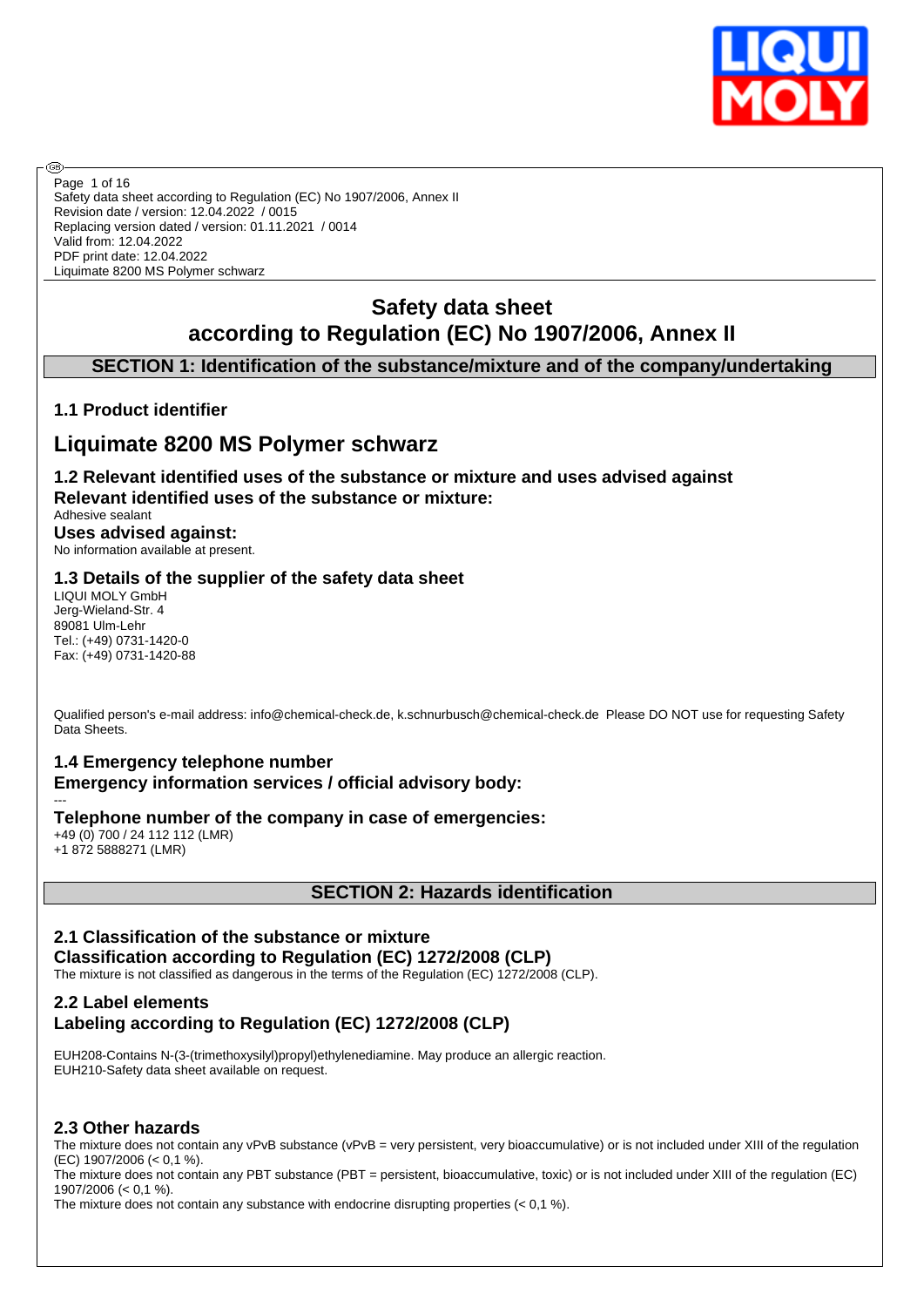

Page 2 of 16

@

Safety data sheet according to Regulation (EC) No 1907/2006, Annex II Revision date / version: 12.04.2022 / 0015 Replacing version dated / version: 01.11.2021 / 0014 Valid from: 12.04.2022 PDF print date: 12.04.2022 Liquimate 8200 MS Polymer schwarz

## **SECTION 3: Composition/information on ingredients**

## **3.1 Substances**

# n.a. **3.2 Mixtures**

| VIL MIAWIVJ                                                            |                           |
|------------------------------------------------------------------------|---------------------------|
| N-(3-(trimethoxysilyl)propyl)ethylenediamine                           |                           |
| <b>Registration number (REACH)</b>                                     | $- - -$                   |
| Index                                                                  | $- - -$                   |
| EINECS, ELINCS, NLP, REACH-IT List-No.                                 | 217-164-6                 |
| <b>CAS</b>                                                             | 1760-24-3                 |
| content %                                                              | $0.1 - 1$                 |
| Classification according to Regulation (EC) 1272/2008 (CLP), M-factors | Eye Dam. 1, H318          |
|                                                                        | <b>Skin Sens. 1. H317</b> |

For the text of the H-phrases and classification codes (GHS/CLP), see Section 16.

The substances named in this section are given with their actual, appropriate classification!

For substances that are listed in appendix VI, table 3.1 of the regulation (EC) no. 1272/2008 (CLP regulation) this means that all notes that may be given here for the named classification have been taken into account.

## **SECTION 4: First aid measures**

## **4.1 Description of first aid measures**

First-aiders should ensure they are protected!

Never pour anything into the mouth of an unconscious person!

#### **Inhalation**

Supply person with fresh air and consult doctor according to symptoms.

#### **Skin contact**

Wipe off residual product carefully with a soft, dry cloth.

Remove polluted, soaked clothing immediately, wash thoroughly with plenty of water and soap, in case of irritation of the skin (flare), consult a doctor.

## **Eye contact**

Remove contact lenses.

Wash thoroughly for several minutes using copious water. Seek medical help if necessary.

#### **Ingestion**

Rinse the mouth thoroughly with water.

Consult doctor immediately - keep Data Sheet available.

#### **4.2 Most important symptoms and effects, both acute and delayed**

If applicable delayed symptoms and effects can be found in section 11 and the absorption route in section 4.1. In certain cases, the symptoms of poisoning may only appear after an extended period / after several hours.

#### **4.3 Indication of any immediate medical attention and special treatment needed**

n.c.

### **SECTION 5: Firefighting measures**

# **5.1 Extinguishing media**

## **Suitable extinguishing media**

CO2 Extinction powder Water jet spray Alcohol resistant foam

## **Unsuitable extinguishing media**

High volume water jet

**5.2 Special hazards arising from the substance or mixture**

In case of fire the following can develop: Oxides of carbon Toxic gases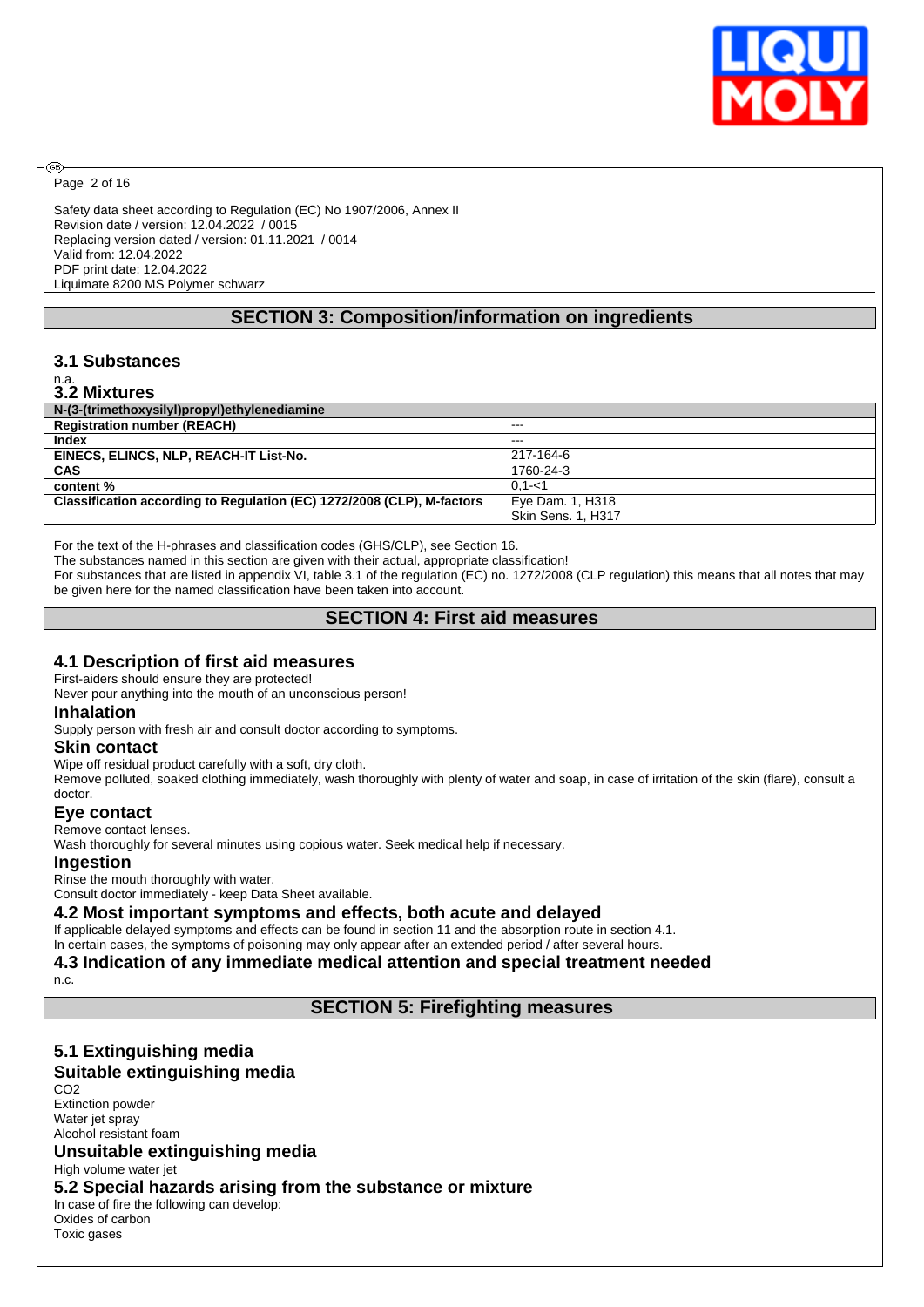

Page 3 of 16

@

Safety data sheet according to Regulation (EC) No 1907/2006, Annex II Revision date / version: 12.04.2022 / 0015 Replacing version dated / version: 01.11.2021 / 0014 Valid from: 12.04.2022 PDF print date: 12.04.2022 Liquimate 8200 MS Polymer schwarz

## **5.3 Advice for firefighters**

For personal protective equipment see Section 8. In case of fire and/or explosion do not breathe fumes. Protective respirator with independent air supply. According to size of fire Full protection, if necessary. Dispose of contaminated extinction water according to official regulations.

#### **SECTION 6: Accidental release measures**

# **6.1 Personal precautions, protective equipment and emergency procedures**

## **6.1.1 For non-emergency personnel**

In case of spillage or accidental release, wear personal protective equipment as specified in section 8 to prevent contamination. Ensure sufficient ventilation, remove sources of ignition.

Avoid dust formation with solid or powder products.

Leave the danger zone if possible, use existing emergency plans if necessary.

Ensure sufficient supply of air.

#### Avoid contact with eyes or skin. **6.1.2 For emergency responders**

See section 8 for suitable protective equipment and material specifications.

#### **6.2 Environmental precautions**

If leakage occurs, dam up.

Resolve leaks if this possible without risk. Prevent from entering drainage system.

Prevent surface and ground-water infiltration, as well as ground penetration.

### **6.3 Methods and material for containment and cleaning up**

Pick up mechanically and dispose of according to Section 13.

#### **6.4 Reference to other sections**

For personal protective equipment see Section 8 and for disposal instructions see Section 13.

### **SECTION 7: Handling and storage**

In addition to information given in this section, relevant information can also be found in section 8 and 6.1.

### **7.1 Precautions for safe handling**

## **7.1.1 General recommendations**

Ensure good ventilation.

Avoid contact with eyes. Avoid long lasting or intensive contact with skin.

Eating, drinking, smoking, as well as food-storage, is prohibited in work-room.

Observe directions on label and instructions for use.

## **7.1.2 Notes on general hygiene measures at the workplace**

General hygiene measures for the handling of chemicals are applicable.

Wash hands before breaks and at end of work.

Keep away from food, drink and animal feedingstuffs.

Remove contaminated clothing and protective equipment before entering areas in which food is consumed.

## **7.2 Conditions for safe storage, including any incompatibilities**

Not to be stored in gangways or stair wells.

Store product closed and only in original packing. Protect from frost. Protect from direct sunlight and warming. Store in a well ventilated place. Store in a dry place.

## **7.3 Specific end use(s)**

No information available at present.

# **SECTION 8: Exposure controls/personal protection**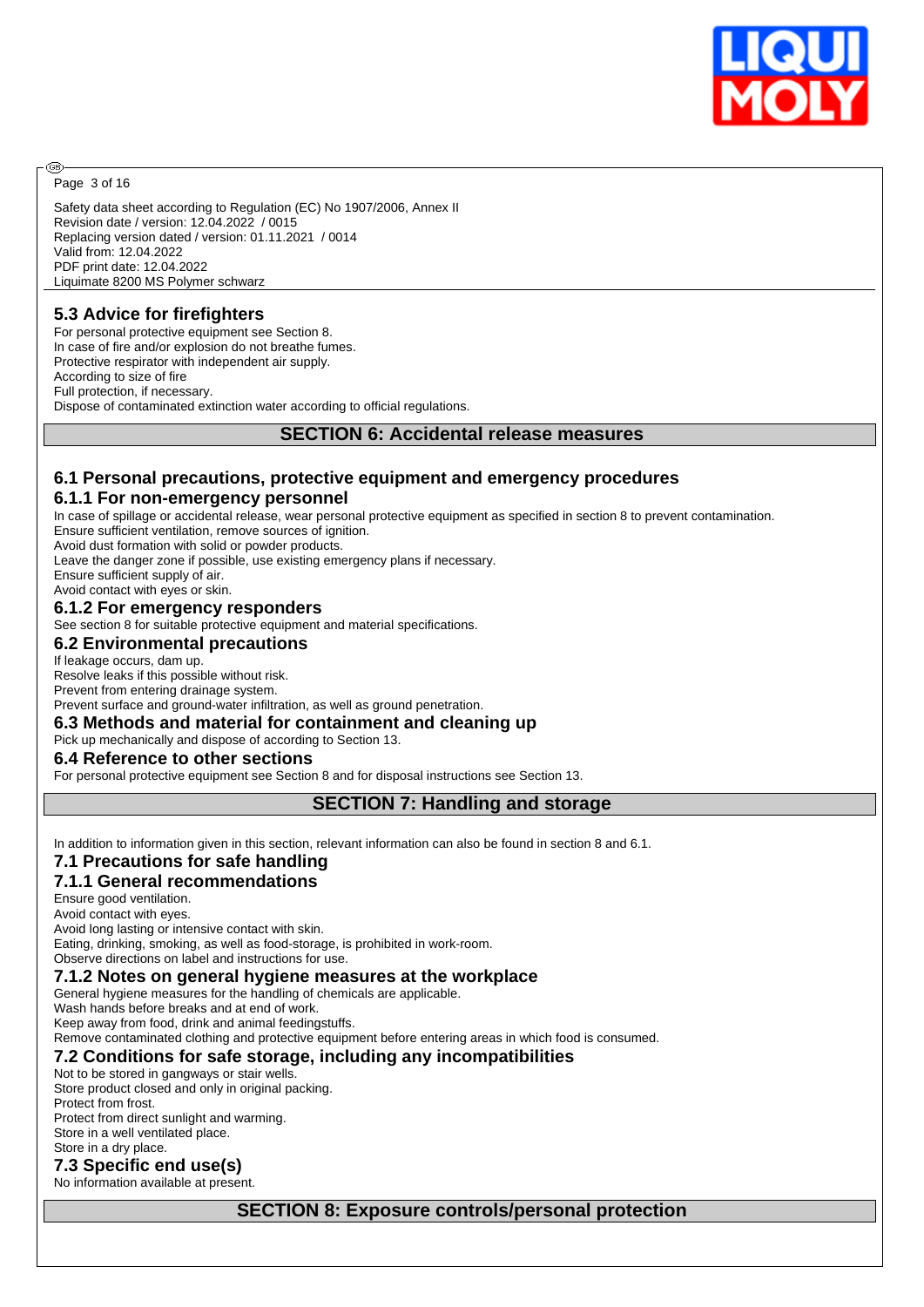

 $\circledcirc$ Page 4 of 16

Safety data sheet according to Regulation (EC) No 1907/2006, Annex II Revision date / version: 12.04.2022 / 0015 Replacing version dated / version: 01.11.2021 / 0014 Valid from: 12.04.2022 PDF print date: 12.04.2022 Liquimate 8200 MS Polymer schwarz

## **8.1 Control parameters**

| @8) <br><b>Chemical Name</b>                                                                 | Calcium carbonate                                |                                                                                                                                                                                                                                                                                                                                                                                                                                                                                                 |                    |                 |                     | Content %:  |  |  |
|----------------------------------------------------------------------------------------------|--------------------------------------------------|-------------------------------------------------------------------------------------------------------------------------------------------------------------------------------------------------------------------------------------------------------------------------------------------------------------------------------------------------------------------------------------------------------------------------------------------------------------------------------------------------|--------------------|-----------------|---------------------|-------------|--|--|
| (total inhalable dust)                                                                       | WEL-TWA: 4 mg/m3 (respirable dust), 10 mg/m3     | WEL-STEL: ---                                                                                                                                                                                                                                                                                                                                                                                                                                                                                   |                    |                 | $---$               |             |  |  |
| Monitoring procedures:<br><b>BMGV: ---</b>                                                   |                                                  | $\qquad \qquad -$                                                                                                                                                                                                                                                                                                                                                                                                                                                                               |                    |                 |                     |             |  |  |
| <sup>68</sup> Chemical Name                                                                  | Methanol                                         | Other information: ---<br>Content %:                                                                                                                                                                                                                                                                                                                                                                                                                                                            |                    |                 |                     |             |  |  |
| WEL-TWA: 200 ppm (266 mg/m3) (WEL), 200 ppm                                                  |                                                  | WEL-STEL: 250 ppm (333 mg/m3 (WEL)                                                                                                                                                                                                                                                                                                                                                                                                                                                              |                    |                 | $---$               |             |  |  |
| (260 mg/m3) (EU)                                                                             |                                                  |                                                                                                                                                                                                                                                                                                                                                                                                                                                                                                 |                    |                 |                     |             |  |  |
| Monitoring procedures:                                                                       | $\blacksquare$                                   | Draeger - Alcohol 25/a Methanol (81 01 631)<br>Compur - KITA-119 SA (549 640)<br>Compur - KITA-119 U (549 657)<br>DFG Meth. Nr. 6 (D) (Loesungsmittelgemische 6), DFG (E) (Solvent mixtures 6) - 2013,<br>2002 - EU project BC/CEN/ENTR/000/2002-16 card 65-1 (2004)<br>NIOSH 2000 (METHANOL) - 1998<br>NIOSH 2549 (VOLATILE ORGANIC COMPOUNDS (SCREENING)) - 1996<br>NIOSH 3800 (ORGANIC AND INORGANIC GASES BY EXTRACTIVE FTIR<br>SPECTROMETRY) - 2016<br>Draeger - Alcohol 100/a (CH 29 701) |                    |                 |                     |             |  |  |
| <b>BMGV: ---</b>                                                                             |                                                  |                                                                                                                                                                                                                                                                                                                                                                                                                                                                                                 | Other information: |                 | Sk (WEL, EU)        |             |  |  |
| <sup>6</sup> Chemical Name<br>$WEL-TWA: 5 mg/m3$                                             | Diisononyl phthalate                             |                                                                                                                                                                                                                                                                                                                                                                                                                                                                                                 |                    |                 |                     | Content %:  |  |  |
| Monitoring procedures:                                                                       |                                                  | WEL-STEL: ---                                                                                                                                                                                                                                                                                                                                                                                                                                                                                   |                    |                 | $---$               |             |  |  |
| <b>BMGV: ---</b>                                                                             |                                                  |                                                                                                                                                                                                                                                                                                                                                                                                                                                                                                 | Other information: | $---$           |                     |             |  |  |
| <sup>68</sup> Chemical Name<br>WEL-TWA: 6 mg/m3 (total inh. dust), 2,4 mg/m3<br>(resp. dust) | Silica, amorphous                                | WEL-STEL: ---                                                                                                                                                                                                                                                                                                                                                                                                                                                                                   |                    |                 | ---                 | Content %:  |  |  |
|                                                                                              |                                                  | $---$                                                                                                                                                                                                                                                                                                                                                                                                                                                                                           |                    |                 |                     |             |  |  |
| Monitoring procedures:<br><b>BMGV: ---</b>                                                   |                                                  |                                                                                                                                                                                                                                                                                                                                                                                                                                                                                                 | Other information: |                 |                     |             |  |  |
|                                                                                              | Exposure route /<br><b>Environmental</b>         | <b>Effect on health</b>                                                                                                                                                                                                                                                                                                                                                                                                                                                                         | <b>Descriptor</b>  | Value           | Unit                | <b>Note</b> |  |  |
| N-(3-(trimethoxysilyl)propyl)ethylenediamine<br>Area of application                          | compartment<br>Environment - freshwater          |                                                                                                                                                                                                                                                                                                                                                                                                                                                                                                 | <b>PNEC</b>        | 0.062           | mq/l                |             |  |  |
|                                                                                              | Environment - marine                             |                                                                                                                                                                                                                                                                                                                                                                                                                                                                                                 | PNEC               | 0,0062          | mg/l                |             |  |  |
|                                                                                              | Environment - sporadic<br>(intermittent) release |                                                                                                                                                                                                                                                                                                                                                                                                                                                                                                 | PNEC               | 0,62            | mg/l                |             |  |  |
|                                                                                              | Environment - sediment,<br>freshwater            |                                                                                                                                                                                                                                                                                                                                                                                                                                                                                                 | <b>PNEC</b>        | 0,05            | mg/kg wet<br>weight |             |  |  |
|                                                                                              | Environment - sediment,<br>marine                |                                                                                                                                                                                                                                                                                                                                                                                                                                                                                                 | <b>PNEC</b>        | 0,005           | mg/kg wet<br>weight |             |  |  |
|                                                                                              | Environment - soil                               |                                                                                                                                                                                                                                                                                                                                                                                                                                                                                                 | <b>PNEC</b>        | 0,0075          | mg/kg wet           |             |  |  |
|                                                                                              | Environment - sewage<br>treatment plant          |                                                                                                                                                                                                                                                                                                                                                                                                                                                                                                 | <b>PNEC</b>        | $\overline{25}$ | weight<br>mg/l      |             |  |  |
|                                                                                              | Human - oral                                     | Long term, systemic<br>effects                                                                                                                                                                                                                                                                                                                                                                                                                                                                  | <b>DNEL</b>        | 2,5             | mg/kg<br>bw/day     |             |  |  |
| Consumer<br>Consumer                                                                         | Human - inhalation                               | Long term, systemic<br>effects                                                                                                                                                                                                                                                                                                                                                                                                                                                                  | <b>DNEL</b>        | 8,7             | mg/m3               |             |  |  |
|                                                                                              | Human - dermal                                   | Long term, systemic<br>effects                                                                                                                                                                                                                                                                                                                                                                                                                                                                  | <b>DNEL</b>        | 2,5             | mg/kg               |             |  |  |
| Consumer<br>Workers / employees                                                              | Human - inhalation                               | Long term, systemic<br>effects                                                                                                                                                                                                                                                                                                                                                                                                                                                                  | <b>DNEL</b>        | 35,5            | mg/m3               |             |  |  |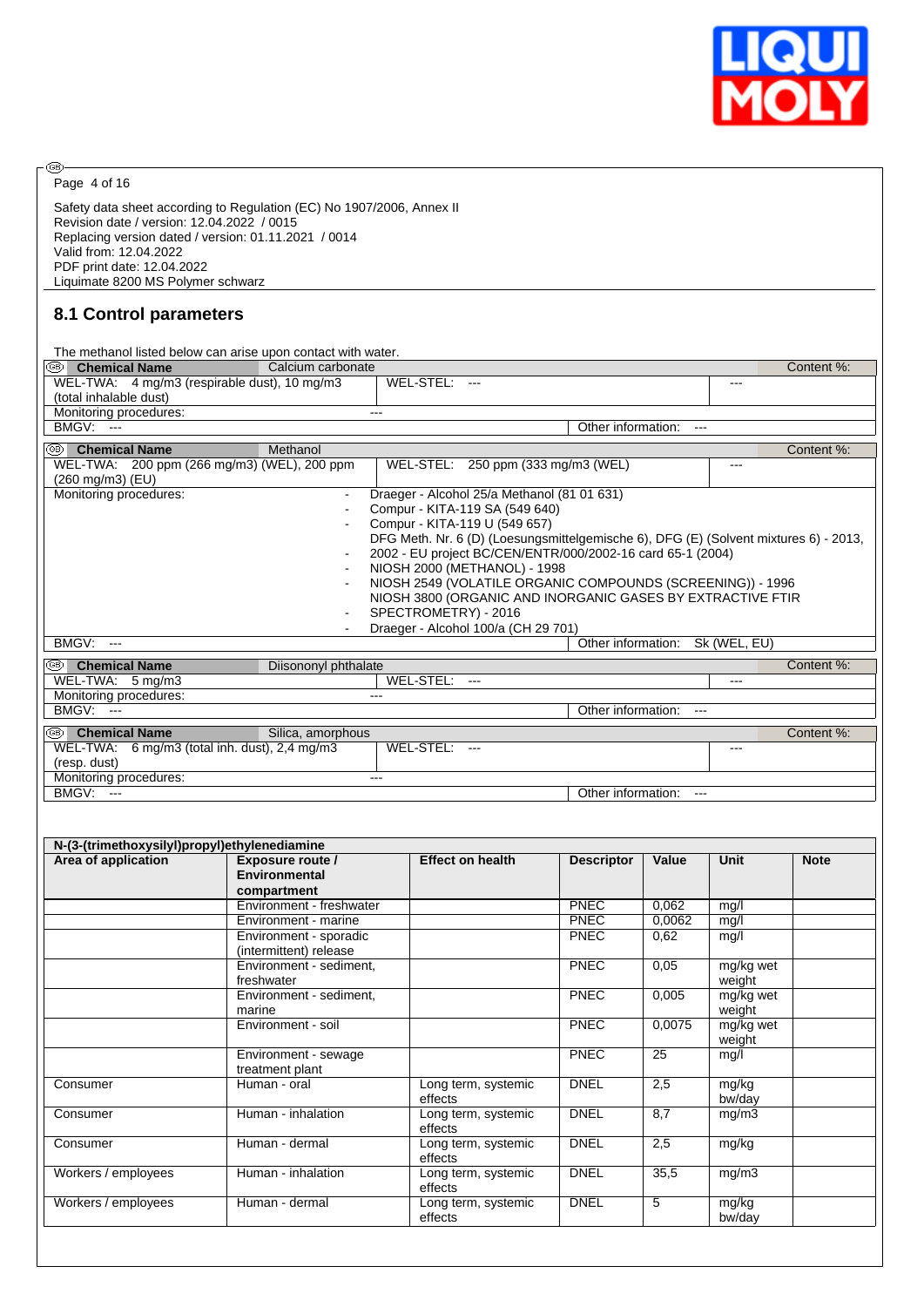

◉ Page 5 of 16

Safety data sheet according to Regulation (EC) No 1907/2006, Annex II Revision date / version: 12.04.2022 / 0015 Replacing version dated / version: 01.11.2021 / 0014 Valid from: 12.04.2022 PDF print date: 12.04.2022 Liquimate 8200 MS Polymer schwarz

feed)<br>Human - inhalation

Consumer Human - inhalation Long term, systemic

Consumer Human - dermal Long term, systemic

Consumer Human - oral Long term, systemic

| <b>Methanol</b>             |                                                            |                                 |                   |                 |                             |             |
|-----------------------------|------------------------------------------------------------|---------------------------------|-------------------|-----------------|-----------------------------|-------------|
| Area of application         | Exposure route /<br><b>Environmental</b><br>compartment    | <b>Effect on health</b>         | <b>Descriptor</b> | Value           | Unit                        | <b>Note</b> |
|                             | Environment - freshwater                                   |                                 | PNEC              | 154             | mg/l                        |             |
|                             | Environment - marine                                       |                                 | PNEC              | 15,4            | mg/l                        |             |
|                             | Environment - sediment,<br>freshwater                      |                                 | PNEC              | 570,4           | mg/kg                       |             |
|                             | Environment - sediment,<br>marine                          |                                 | PNEC              | 57,04           | mg/kg                       |             |
|                             | Environment - soil                                         |                                 | PNEC              | 23,5            | mg/kg                       |             |
|                             | Environment - water.<br>sporadic (intermittent)<br>release |                                 | PNEC              | 1540            | mg/l                        |             |
|                             | Environment - sewage<br>treatment plant                    |                                 | <b>PNEC</b>       | 100             | mg/l                        |             |
| Consumer                    | Human - inhalation                                         | Long term, local effects        | <b>DNEL</b>       | $\overline{26}$ | mg/m3                       |             |
| Consumer                    | Human - inhalation                                         | Short term, local<br>effects    | <b>DNEL</b>       | $\overline{26}$ | mg/m3                       |             |
| Consumer                    | Human - dermal                                             | Short term, systemic<br>effects | <b>DNEL</b>       | $\overline{4}$  | mg/kg<br>body<br>weight/day |             |
| Consumer                    | Human - inhalation                                         | Short term, systemic<br>effects | <b>DNEL</b>       | 26              | mg/m3                       |             |
| Consumer                    | Human - oral                                               | Short term, systemic<br>effects | <b>DNEL</b>       | $\overline{4}$  | mg/kg<br>body<br>weight/day |             |
| Consumer                    | Human - dermal                                             | Long term, systemic<br>effects  | <b>DNEL</b>       | 4               | mg/kg<br>body<br>weight/day |             |
| Consumer                    | Human - inhalation                                         | Long term, systemic<br>effects  | <b>DNEL</b>       | 26              | mg/m3                       |             |
| Consumer                    | Human - oral                                               | Long term, systemic<br>effects  | <b>DNEL</b>       | $\overline{4}$  | mg/kg<br>body<br>weight/day |             |
| Workers / employees         | Human - dermal                                             | Short term, systemic<br>effects | <b>DNEL</b>       | 20              | mg/kg<br>body<br>weight/day |             |
| Workers / employees         | Human - inhalation                                         | Short term, systemic<br>effects | <b>DNEL</b>       | 130             | mg/m3                       |             |
| Workers / employees         | Human - inhalation                                         | Short term, local<br>effects    | <b>DNEL</b>       | 130             | mg/m3                       |             |
| Workers / employees         | Human - dermal                                             | Long term, systemic<br>effects  | <b>DNEL</b>       | 20              | mg/kg<br>body<br>weight/day |             |
| Workers / employees         | Human - inhalation                                         | Long term, systemic<br>effects  | <b>DNEL</b>       | 130             | mg/m3                       |             |
| Workers / employees         | Human - inhalation                                         | Long term, local effects        | <b>DNEL</b>       | 130             | mg/m3                       |             |
| <b>Diisononyl phthalate</b> |                                                            |                                 |                   |                 |                             |             |
| Area of application         | Exposure route /<br>Environmental<br>compartment           | <b>Effect on health</b>         | <b>Descriptor</b> | Value           | <b>Unit</b>                 | <b>Note</b> |
|                             | Environment - soil                                         |                                 | <b>PNEC</b>       | 30              | mg/kg                       |             |
|                             | Environment - oral (animal                                 |                                 | <b>PNEC</b>       | 150             | mg/kg                       |             |
|                             |                                                            |                                 |                   |                 |                             |             |

effects

effects

effects

DNEL 15,3 mg/m3

DNEL 220 mg/kg

DNEL 4,4 mg/kg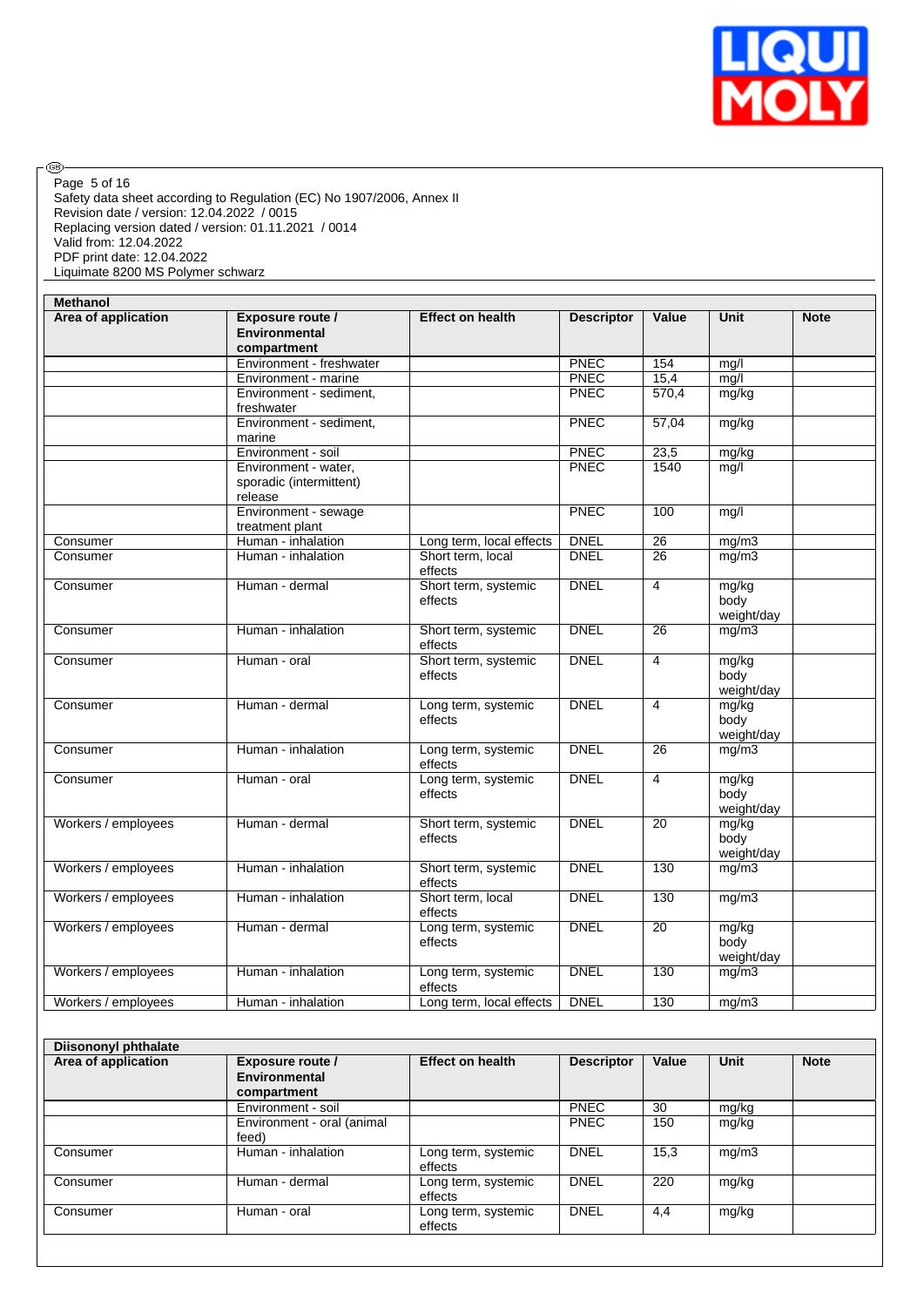

Page 6 of 16

രി

Safety data sheet according to Regulation (EC) No 1907/2006, Annex II Revision date / version: 12.04.2022 / 0015 Replacing version dated / version: 01.11.2021 / 0014 Valid from: 12.04.2022 PDF print date: 12.04.2022 Liquimate 8200 MS Polymer schwarz

| Workers /<br>' emplovees | dermal<br>Human - c | Long term, systemic<br>effects | <b>DNEL</b> | 366                                     | mg/kg |  |
|--------------------------|---------------------|--------------------------------|-------------|-----------------------------------------|-------|--|
| Workers /<br>/ emplovees | inhalation<br>Human | Long term, local effects       | <b>DNEL</b> | $\overline{\phantom{a}}$<br><b>JI.I</b> | ma/m3 |  |

| Silica, amorphous   |                            |                          |                   |       |            |             |
|---------------------|----------------------------|--------------------------|-------------------|-------|------------|-------------|
| Area of application | Exposure route /           | <b>Effect on health</b>  | <b>Descriptor</b> | Value | Unit       | <b>Note</b> |
|                     | Environmental              |                          |                   |       |            |             |
|                     | compartment                |                          |                   |       |            |             |
|                     | Environment - oral (animal |                          | <b>PNEC</b>       | 60000 | mg/kg feed |             |
|                     | feed)                      |                          |                   |       |            |             |
| Workers / employees | Human - inhalation         | Long term, local effects | <b>DNEL</b>       |       | mq/m3      |             |

 WEL-TWA = Workplace Exposure Limit - Long-term exposure limit (8-hour TWA (= time weighted average) reference period) EH40. AGW = "Arbeitsplatzgrenzwert" (workplace limit value, Germany).

(8) = Inhalable fraction (Directive 2017/164/EU, Directive 2004/37/CE). (9) = Respirable fraction (Directive 2017/164/EU, Directive 2004/37/CE).  $(11)$  = Inhalable fraction (Directive 2004/37/CE). (12) = Inhalable fraction. Respirable fraction in those Member States that implement, on the date of the entry into force of this Directive, a biomonitoring system with a biological limit value not exceeding 0,002 mg Cd/g creatinine in urine (Directive 2004/37/CE). | WEL-STEL = Workplace Exposure Limit - Short-term exposure limit (15-minute reference period).

(8) = Inhalable fraction (2017/164/EU, 2017/2398/EU). (9) = Respirable fraction (2017/164/EU, 2017/2398/EU). (10) = Short-term exposure limit value in relation to a reference period of 1 minute (2017/164/EU). | BMGV = Biological monitoring guidance value EH40. BGW = "Biologischer Grenzwert" (biological limit value, Germany) | Other information: Sen = Capable of causing occupational asthma. Sk = Can be absorbed through skin. Carc = Capable of causing cancer and/or heritable genetic damage.

\*\* = The exposure limit for this substance is repealed through the TRGS 900 (Germany) of January 2006 with the goal of revision.

(13) = The substance can cause sensitisation of the skin and of the respiratory tract (Directive 2004/37/CE), (14) = The substance can cause sensitisation of the skin (Directive 2004/37/CE).

## **8.2 Exposure controls 8.2.1 Appropriate engineering controls**

Ensure good ventilation. This can be achieved by local suction or general air extraction.

If this is insufficient to maintain the concentration under the WEL or AGW values, suitable breathing protection should be worn.

Applies only if maximum permissible exposure values are listed here.

Suitable assessment methods for reviewing the effectiveness of protection measures adopted include metrological and non-metrological investigative techniques.

These are specified by e.g. EN 14042.

EN 14042 "Workplace atmospheres. Guide for the application and use of procedures for the assessment of exposure to chemical and biological agents".

### **8.2.2 Individual protection measures, such as personal protective equipment**

General hygiene measures for the handling of chemicals are applicable.

Wash hands before breaks and at end of work.

Keep away from food, drink and animal feedingstuffs.

Remove contaminated clothing and protective equipment before entering areas in which food is consumed.

Eye/face protection: With danger of contact with eyes. Tight fitting protective goggles with side protection (EN 166).

Skin protection - Hand protection: Chemical resistant protective gloves (EN ISO 374). Recommended Protective nitrile gloves (EN ISO 374). Minimum layer thickness in mm:

0,12

Permeation time (penetration time) in minutes:

 $= 10$ 

Protective hand cream recommended.

The breakthrough times determined in accordance with EN 16523-1 were not obtained under practical conditions. The recommended maximum wearing time is 50% of breakthrough time.

Skin protection - Other: Normal protective working garments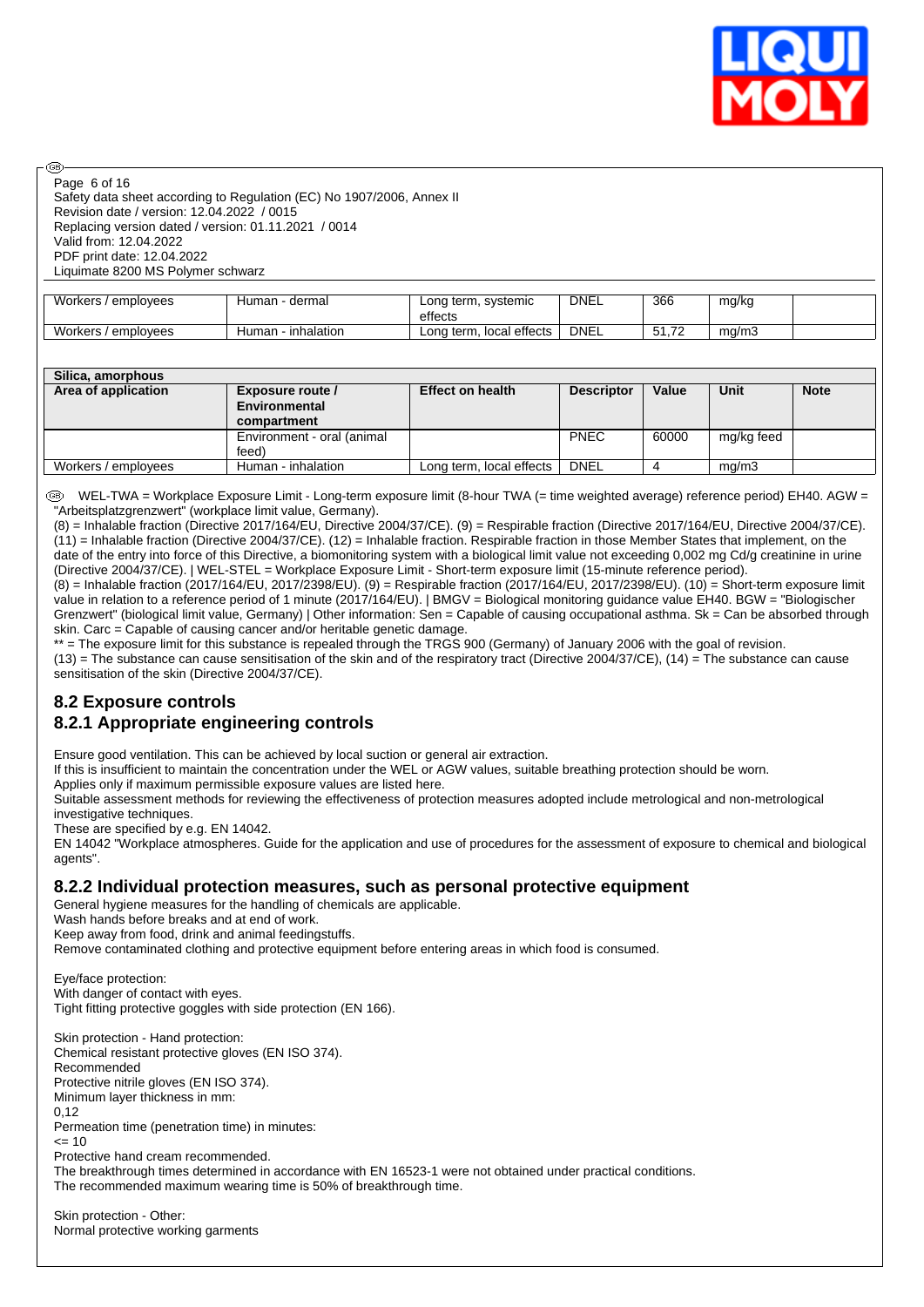

Page 7 of 16

൹

Safety data sheet according to Regulation (EC) No 1907/2006, Annex II Revision date / version: 12.04.2022 / 0015 Replacing version dated / version: 01.11.2021 / 0014 Valid from: 12.04.2022 PDF print date: 12.04.2022 Liquimate 8200 MS Polymer schwarz

Respiratory protection: Normally not necessary.

Thermal hazards: Not applicable

Additional information on hand protection - No tests have been performed.

In the case of mixtures, the selection has been made according to the knowledge available and the information about the contents. Selection of materials derived from glove manufacturer's indications.

Final selection of glove material must be made taking the breakthrough times, permeation rates and degradation into account. Selection of a suitable glove depends not only on the material but also on other quality characteristics and varies from manufacturer to manufacturer.

In the case of mixtures, the resistance of glove materials cannot be predicted and must therefore be tested before use. The exact breakthrough time of the glove material can be requested from the protective glove manufacturer and must be observed.

## **8.2.3 Environmental exposure controls**

No information available at present.

## **SECTION 9: Physical and chemical properties**

# **9.1 Information on basic physical and chemical properties**

Physical state: Colour: Black Odour: Characteristic Boiling point or initial boiling point and boiling range: n.a.<br>Flammability: Not Lower explosion limit: Does not apply to solids. Upper explosion limit:  $\qquad \qquad$  Does not apply to solids. Flash point: The point of the control of the control of the Does not apply to solids. Auto-ignition temperature:  $\qquad \qquad$  Does not apply to solids. pH:<br>
pH: Mixture is non-soluble (in water).<br>
Kinematic viscosity:<br>
Kinematic viscosity: Solubility: Insoluble Partition coefficient n-octanol/water (log value): Does not apply to mixtures. Vapour pressure: <100 hPa (20°C) Density and/or relative density:  $1,61 \text{ g/cm}^3 \text{ (20°C)}$ <br>Relative vapour density:  $1,61 \text{ g/cm}^3 \text{ (20°C)}$ 

# **9.2 Other information**

Oxidizing solids: No

Melting point/freezing point: There is no information available on this parameter. Not combustible. Decomposition temperature: There is no information available on this parameter. Does not apply to solids. Does not apply to solids.

Product is not explosive.

## **SECTION 10: Stability and reactivity**

### **10.1 Reactivity**

The product has not been tested. **10.2 Chemical stability** Stable with proper storage and handling. **10.3 Possibility of hazardous reactions** No dangerous reactions are known. **10.4 Conditions to avoid** Protect from humidity. **10.5 Incompatible materials** Avoid contact with oxidizing agents. Avoid contact with strong acids. **10.6 Hazardous decomposition products** In case of contact with water: Developement of: Methanol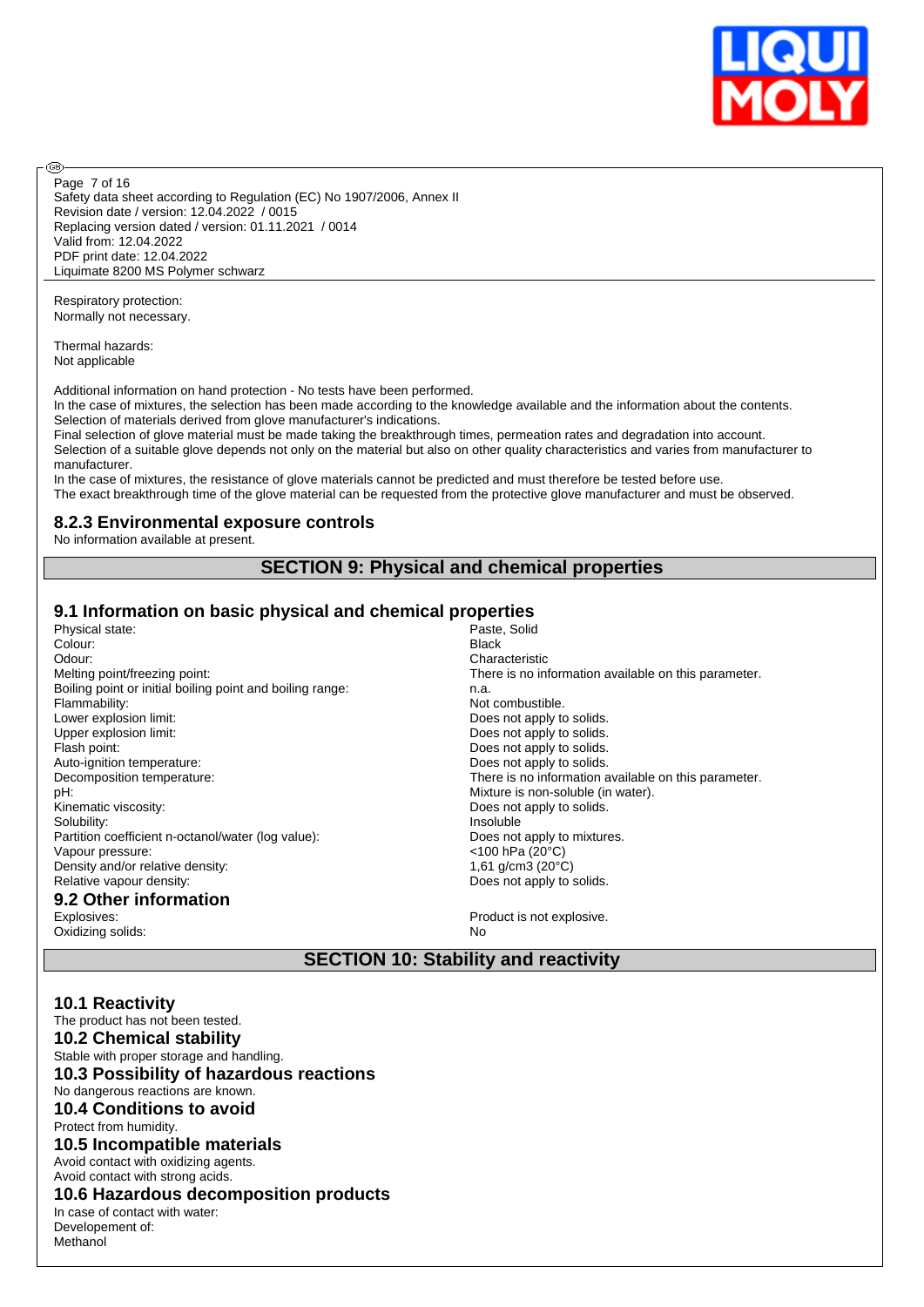

conform with EU classification.

Safety data sheet according to Regulation (EC) No 1907/2006, Annex II Revision date / version: 12.04.2022 / 0015 Replacing version dated / version: 01.11.2021 / 0014 Valid from: 12.04.2022 PDF print date: 12.04.2022 Liquimate 8200 MS Polymer schwarz Page 8 of 16

 $\circledcirc$ 

# **SECTION 11: Toxicological information**

## **11.1. Information on hazard classes as defined in Regulation (EC) No 1272/2008**

| Liquimate 8200 MS Polymer schwarz            |                 |        |         |                  |                       |                      |
|----------------------------------------------|-----------------|--------|---------|------------------|-----------------------|----------------------|
| <b>Toxicity / effect</b>                     | <b>Endpoint</b> | Value  | Unit    | Organism         | <b>Test method</b>    | <b>Notes</b>         |
| Acute toxicity, by oral route:               |                 |        |         |                  |                       | n.d.a.               |
| Acute toxicity, by dermal route:             |                 |        |         |                  |                       | n.d.a.               |
| Acute toxicity, by inhalation:               |                 |        |         |                  |                       | n.d.a.               |
| Skin corrosion/irritation:                   |                 |        |         |                  |                       | n.d.a.               |
| Serious eye damage/irritation:               |                 |        |         |                  |                       | n.d.a.               |
| Respiratory or skin                          |                 |        |         |                  |                       | n.d.a.               |
| sensitisation:                               |                 |        |         |                  |                       |                      |
| Germ cell mutagenicity:                      |                 |        |         |                  |                       | n.d.a.               |
| Carcinogenicity:                             |                 |        |         |                  |                       | n.d.a.               |
| Reproductive toxicity:                       |                 |        |         |                  |                       | n.d.a.               |
| Specific target organ toxicity -             |                 |        |         |                  |                       | n.d.a.               |
| single exposure (STOT-SE):                   |                 |        |         |                  |                       |                      |
| Specific target organ toxicity -             |                 |        |         |                  |                       | n.d.a.               |
| repeated exposure (STOT-RE):                 |                 |        |         |                  |                       |                      |
| Aspiration hazard:                           |                 |        |         |                  |                       | n.d.a.               |
| Symptoms:                                    |                 |        |         |                  |                       | n.d.a.               |
|                                              |                 |        |         |                  |                       |                      |
| N-(3-(trimethoxysilyl)propyl)ethylenediamine |                 |        |         |                  |                       |                      |
| <b>Toxicity / effect</b>                     | Endpoint        | Value  | Unit    | Organism         | <b>Test method</b>    | <b>Notes</b>         |
| Acute toxicity, by oral route:               | LD50            | 2413   | mg/kg   | Rat              | OECD 401 (Acute Oral  |                      |
|                                              |                 |        |         |                  | Toxicity)             |                      |
| Acute toxicity, by dermal route:             | LD50            | >2000  | mg/kg   | Rabbit           |                       |                      |
|                                              |                 |        |         |                  |                       |                      |
| <b>Calcium carbonate</b>                     |                 |        |         |                  |                       |                      |
| <b>Toxicity / effect</b>                     | <b>Endpoint</b> | Value  | Unit    | Organism         | <b>Test method</b>    | <b>Notes</b>         |
| Acute toxicity, by oral route:               | LD50            | >2000  | mg/kg   | Rat              | OECD 420 (Acute Oral  |                      |
|                                              |                 |        |         |                  | toxicity - Fixe Dose  |                      |
|                                              |                 |        |         |                  | Procedure)            |                      |
| Acute toxicity, by oral route:               | LD50            | > 5000 | mg/kg   | Rat              |                       |                      |
| Acute toxicity, by dermal route:             | LD50            | >2000  | mg/kg   | $\overline{Rat}$ | OECD 402 (Acute       |                      |
|                                              |                 |        |         |                  | Dermal Toxicity)      |                      |
| Acute toxicity, by inhalation:               | LC50            | >3     | mg/l/4h | Rat              | OECD 403 (Acute       |                      |
|                                              |                 |        |         |                  | Inhalation Toxicity)  |                      |
| Skin corrosion/irritation:                   |                 |        |         | Rabbit           | OECD 404 (Acute       | Not irritant         |
|                                              |                 |        |         |                  | Dermal                |                      |
|                                              |                 |        |         |                  | Irritation/Corrosion) |                      |
| Serious eye damage/irritation:               |                 |        |         | Rabbit           | OECD 405 (Acute Eye   | Not irritant,        |
|                                              |                 |        |         |                  | Irritation/Corrosion) | Mechanical           |
|                                              |                 |        |         |                  |                       | irritation possible. |
| Respiratory or skin                          |                 |        |         |                  |                       | No (skin contact)    |
| sensitisation:                               |                 |        |         |                  |                       |                      |
| Germ cell mutagenicity:                      |                 |        |         |                  | in vitro              | Negative             |
| Carcinogenicity:                             |                 |        |         |                  |                       | Negative,            |
|                                              |                 |        |         |                  |                       |                      |
|                                              |                 |        |         |                  |                       | administered as      |
|                                              |                 |        |         |                  |                       | Ca-lactate           |
| Reproductive toxicity:                       |                 |        |         |                  |                       | Negative,            |
|                                              |                 |        |         |                  |                       | administered as      |
|                                              |                 |        |         |                  |                       | Ca-carbonate         |
| <b>Methanol</b>                              |                 |        |         |                  |                       |                      |
| <b>Toxicity / effect</b>                     | <b>Endpoint</b> | Value  | Unit    | Organism         | <b>Test method</b>    | <b>Notes</b>         |
| Acute toxicity, by oral route:               | <b>ATE</b>      | 300    | mg/kg   | Human being      |                       | Experiences on       |
|                                              |                 |        |         |                  |                       |                      |
|                                              |                 |        |         |                  |                       | persons.             |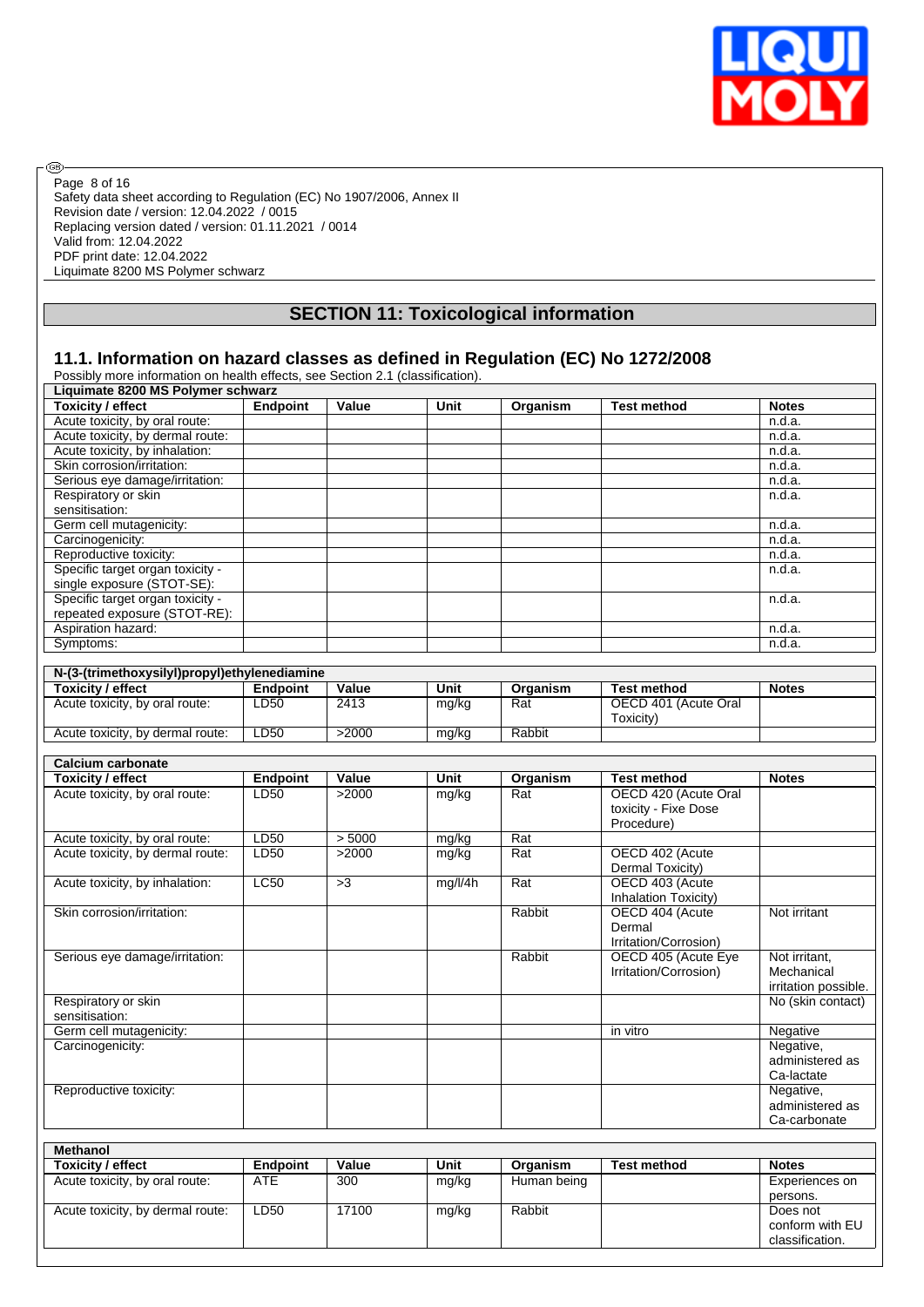

| @)                                                                                                                                                                                                                    |                 |        |         |                           |                                                      |                                                                                                                                                                           |
|-----------------------------------------------------------------------------------------------------------------------------------------------------------------------------------------------------------------------|-----------------|--------|---------|---------------------------|------------------------------------------------------|---------------------------------------------------------------------------------------------------------------------------------------------------------------------------|
| Page 9 of 16<br>Safety data sheet according to Regulation (EC) No 1907/2006, Annex II<br>Revision date / version: 12.04.2022 / 0015<br>Replacing version dated / version: 01.11.2021 / 0014<br>Valid from: 12.04.2022 |                 |        |         |                           |                                                      |                                                                                                                                                                           |
| PDF print date: 12.04.2022<br>Liquimate 8200 MS Polymer schwarz                                                                                                                                                       |                 |        |         |                           |                                                      |                                                                                                                                                                           |
|                                                                                                                                                                                                                       |                 |        |         |                           |                                                      |                                                                                                                                                                           |
| Acute toxicity, by inhalation:                                                                                                                                                                                        | <b>LC50</b>     | 85     | mg/l/4h | Rat                       |                                                      | Not relevant for<br>classification.,                                                                                                                                      |
|                                                                                                                                                                                                                       |                 |        |         |                           |                                                      | Vapours                                                                                                                                                                   |
| Serious eye damage/irritation:                                                                                                                                                                                        |                 |        |         | Rabbit                    | OECD 405 (Acute Eye<br>Irritation/Corrosion)         | Not irritant                                                                                                                                                              |
| Respiratory or skin                                                                                                                                                                                                   |                 |        |         | Guinea pig                | OECD 406 (Skin                                       | No (skin contact)                                                                                                                                                         |
| sensitisation:                                                                                                                                                                                                        |                 |        |         |                           | Sensitisation)                                       |                                                                                                                                                                           |
| Germ cell mutagenicity:                                                                                                                                                                                               |                 |        |         | Salmonella<br>typhimurium | OECD 471 (Bacterial<br><b>Reverse Mutation Test)</b> | Negative                                                                                                                                                                  |
| Germ cell mutagenicity:                                                                                                                                                                                               |                 |        |         | Mouse                     | OECD 474 (Mammalian                                  | Negative                                                                                                                                                                  |
|                                                                                                                                                                                                                       |                 |        |         |                           | Erythrocyte<br>Micronucleus Test)                    |                                                                                                                                                                           |
| Carcinogenicity:                                                                                                                                                                                                      |                 |        |         | Mouse                     | OECD 453 (Combined                                   | Negative                                                                                                                                                                  |
|                                                                                                                                                                                                                       |                 |        |         |                           | Chronic<br>Toxicity/Carcinogenicity<br>Studies)      |                                                                                                                                                                           |
| Reproductive toxicity:                                                                                                                                                                                                | <b>NOAEL</b>    | 1,3    | mg/l    | Mouse                     | OECD 416 (Two-                                       |                                                                                                                                                                           |
|                                                                                                                                                                                                                       |                 |        |         |                           | generation                                           |                                                                                                                                                                           |
|                                                                                                                                                                                                                       |                 |        |         |                           | <b>Reproduction Toxicity</b><br>Study)               |                                                                                                                                                                           |
| Specific target organ toxicity -                                                                                                                                                                                      | <b>NOAEL</b>    | 0,13   | mg/l    | Rat                       | OECD 453 (Combined                                   |                                                                                                                                                                           |
| repeated exposure (STOT-RE):                                                                                                                                                                                          |                 |        |         |                           | Chronic                                              |                                                                                                                                                                           |
|                                                                                                                                                                                                                       |                 |        |         |                           | Toxicity/Carcinogenicity<br>Studies)                 |                                                                                                                                                                           |
| Symptoms:                                                                                                                                                                                                             |                 |        |         |                           |                                                      | abdominal pain,                                                                                                                                                           |
|                                                                                                                                                                                                                       |                 |        |         |                           |                                                      | vomiting.<br>headaches,<br>gastrointestinal<br>disturbances.<br>drowsiness,<br>visual<br>disturbances,<br>watering eyes,<br>nausea, mental<br>confusion,<br>intoxication, |
|                                                                                                                                                                                                                       |                 |        |         |                           |                                                      | dizziness                                                                                                                                                                 |
|                                                                                                                                                                                                                       |                 |        |         |                           |                                                      |                                                                                                                                                                           |
| <b>Diisononyl phthalate</b>                                                                                                                                                                                           |                 |        |         |                           |                                                      |                                                                                                                                                                           |
| <b>Toxicity / effect</b>                                                                                                                                                                                              | <b>Endpoint</b> | Value  | Unit    | Organism                  | <b>Test method</b>                                   | <b>Notes</b>                                                                                                                                                              |
| Acute toxicity, by oral route:                                                                                                                                                                                        | LD50            | >10000 | mg/kg   | Rat                       | OECD 401 (Acute Oral<br>Toxicity)                    |                                                                                                                                                                           |
| Acute toxicity, by dermal route:                                                                                                                                                                                      | LD50            | >3160  | mg/kg   | Rabbit                    |                                                      |                                                                                                                                                                           |
| Acute toxicity, by inhalation:                                                                                                                                                                                        | LC50            | >4,4   | mg/l/4h | Rat                       | Limit-Test                                           | Aerosol                                                                                                                                                                   |
| Skin corrosion/irritation:                                                                                                                                                                                            |                 |        |         | Rabbit                    | OECD 404 (Acute<br>Dermal<br>Irritation/Corrosion)   | Not irritant                                                                                                                                                              |
| Serious eye damage/irritation:                                                                                                                                                                                        |                 |        |         | Rabbit                    | OECD 405 (Acute Eye<br>Irritation/Corrosion)         | Not irritant                                                                                                                                                              |
| Respiratory or skin                                                                                                                                                                                                   |                 |        |         | Guinea pig                | Regulation (EC)                                      | No (skin contact)                                                                                                                                                         |
| sensitisation:                                                                                                                                                                                                        |                 |        |         |                           | 440/2008 B.6 (SKIN<br>SENSITISATION)                 |                                                                                                                                                                           |
| Germ cell mutagenicity:                                                                                                                                                                                               |                 |        |         |                           | (Ames-Test)                                          | Negative                                                                                                                                                                  |
| Symptoms:                                                                                                                                                                                                             |                 |        |         |                           |                                                      | diarrhoea,                                                                                                                                                                |
|                                                                                                                                                                                                                       |                 |        |         |                           |                                                      | nausea and<br>vomiting.                                                                                                                                                   |
|                                                                                                                                                                                                                       |                 |        |         |                           |                                                      |                                                                                                                                                                           |
| Silica, amorphous                                                                                                                                                                                                     |                 |        |         |                           |                                                      |                                                                                                                                                                           |
| <b>Toxicity / effect</b>                                                                                                                                                                                              | <b>Endpoint</b> | Value  | Unit    | Organism                  | <b>Test method</b>                                   | <b>Notes</b>                                                                                                                                                              |
| Acute toxicity, by oral route:                                                                                                                                                                                        | LD50            | >5000  | mg/kg   | Rat                       | OECD 401 (Acute Oral<br>Toxicity)                    | Analogous<br>conclusion                                                                                                                                                   |
| Acute toxicity, by dermal route:                                                                                                                                                                                      | LD50            | >5000  | mg/kg   | Rabbit                    |                                                      | References                                                                                                                                                                |
|                                                                                                                                                                                                                       |                 |        |         |                           |                                                      |                                                                                                                                                                           |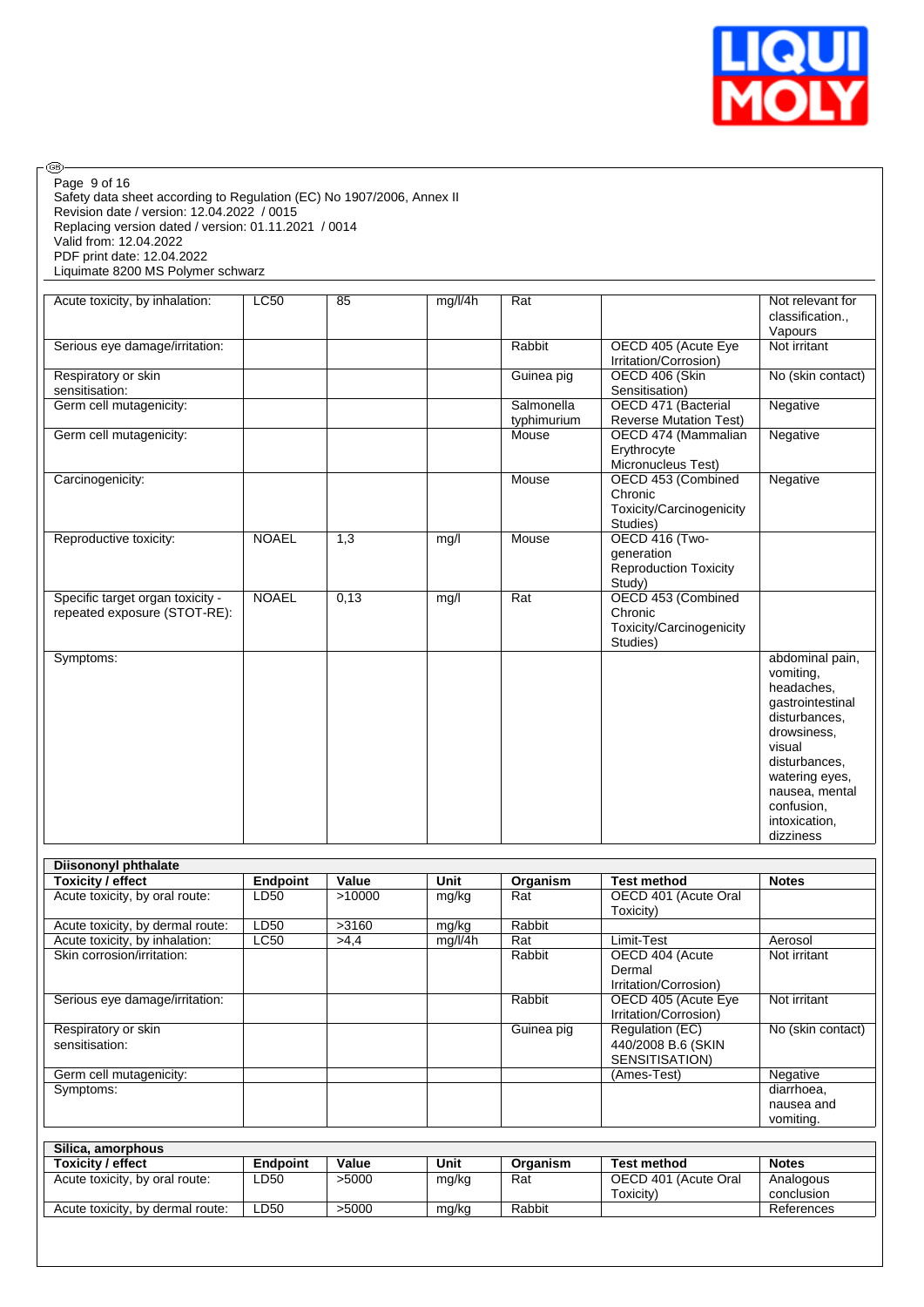

Safety data sheet according to Regulation (EC) No 1907/2006, Annex II Revision date / version: 12.04.2022 / 0015 Replacing version dated / version: 01.11.2021 / 0014 Valid from: 12.04.2022 PDF print date: 12.04.2022 Liquimate 8200 MS Polymer schwarz Page 10 of 16

 $\circledcirc$ 

| Acute toxicity, by inhalation: | <b>LC50</b> | >0.139 | mg/l/4h | Rat        | References,       |
|--------------------------------|-------------|--------|---------|------------|-------------------|
|                                |             |        |         |            | Maximum           |
|                                |             |        |         |            | achievable        |
|                                |             |        |         |            | concentration.    |
| Skin corrosion/irritation:     |             |        |         | Rabbit     | Not irritant,     |
|                                |             |        |         |            | References        |
| Serious eye damage/irritation: |             |        |         | Rabbit     | Not irritant,     |
|                                |             |        |         |            | Mechanical        |
|                                |             |        |         |            | irritation        |
|                                |             |        |         |            | possible.,        |
|                                |             |        |         |            | References        |
| Respiratory or skin            |             |        |         | Guinea pig | Not sensitizising |
| sensitisation:                 |             |        |         |            |                   |
| Germ cell mutagenicity:        |             |        |         |            | Negative          |
| Carcinogenicity:               |             |        |         |            | No indications of |
|                                |             |        |         |            | such an effect.   |
| Reproductive toxicity          |             |        |         |            | No indications of |
| (Developmental toxicity):      |             |        |         |            | such an effect.   |
| Symptoms:                      |             |        |         |            | eves, reddened    |

## **11.2. Information on other hazards**

| Liquimate 8200 MS Polymer schwarz |          |       |      |          |                    |                 |  |  |
|-----------------------------------|----------|-------|------|----------|--------------------|-----------------|--|--|
| Toxicity / effect                 | Endpoint | Value | Unit | Organism | <b>Test method</b> | <b>Notes</b>    |  |  |
| Endocrine disrupting properties:  |          |       |      |          |                    | Does not apply  |  |  |
|                                   |          |       |      |          |                    | to mixtures.    |  |  |
| Other information:                |          |       |      |          |                    | No other        |  |  |
|                                   |          |       |      |          |                    | relevant        |  |  |
|                                   |          |       |      |          |                    | information     |  |  |
|                                   |          |       |      |          |                    | available on    |  |  |
|                                   |          |       |      |          |                    | adverse effects |  |  |
|                                   |          |       |      |          |                    | on health.      |  |  |

## **SECTION 12: Ecological information**

Possibly more information on environmental effects, see Section 2.1 (classification).

| Liquimate 8200 MS Polymer schwarz |          |             |       |      |          |                    |                |  |
|-----------------------------------|----------|-------------|-------|------|----------|--------------------|----------------|--|
| <b>Toxicity / effect</b>          | Endpoint | <b>Time</b> | Value | Unit | Organism | <b>Test method</b> | <b>Notes</b>   |  |
| 12.1. Toxicity to fish:           |          |             |       |      |          |                    | n.d.a.         |  |
| 12.1. Toxicity to daphnia:        |          |             |       |      |          |                    | n.d.a.         |  |
| 12.1. Toxicity to algae:          |          |             |       |      |          |                    | n.d.a.         |  |
| 12.2. Persistence and             |          |             |       |      |          |                    | n.d.a.         |  |
| degradability:                    |          |             |       |      |          |                    |                |  |
| 12.3. Bioaccumulative             |          |             |       |      |          |                    | n.d.a.         |  |
| potential:                        |          |             |       |      |          |                    |                |  |
| 12.4. Mobility in soil:           |          |             |       |      |          |                    | n.d.a.         |  |
| 12.5. Results of PBT              |          |             |       |      |          |                    | n.d.a.         |  |
| and vPvB assessment               |          |             |       |      |          |                    |                |  |
| 12.6. Endocrine                   |          |             |       |      |          |                    | Does not apply |  |
| disrupting properties:            |          |             |       |      |          |                    | to mixtures.   |  |
| 12.7. Other adverse               |          |             |       |      |          |                    | No information |  |
| effects:                          |          |             |       |      |          |                    | available on   |  |
|                                   |          |             |       |      |          |                    | other adverse  |  |
|                                   |          |             |       |      |          |                    | effects on the |  |
|                                   |          |             |       |      |          |                    | environment.   |  |

| N-(3-(trimethoxysilyl)propyl)ethylenediamine |                 |      |       |      |                   |                    |              |  |  |
|----------------------------------------------|-----------------|------|-------|------|-------------------|--------------------|--------------|--|--|
| <b>Toxicity / effect</b>                     | <b>Endpoint</b> | Time | Value | Unit | Organism          | <b>Test method</b> | <b>Notes</b> |  |  |
| 12.1. Toxicity to fish:                      | LC50            | 96h  | 168   | mg/l | <b>Pimephales</b> |                    |              |  |  |
|                                              |                 |      |       |      | promelas          |                    |              |  |  |
| 12.1. Toxicity to daphnia:                   | EC50            | 72h  | 87.4  | mg/l | Daphnia magna     |                    |              |  |  |
|                                              |                 |      |       |      |                   |                    |              |  |  |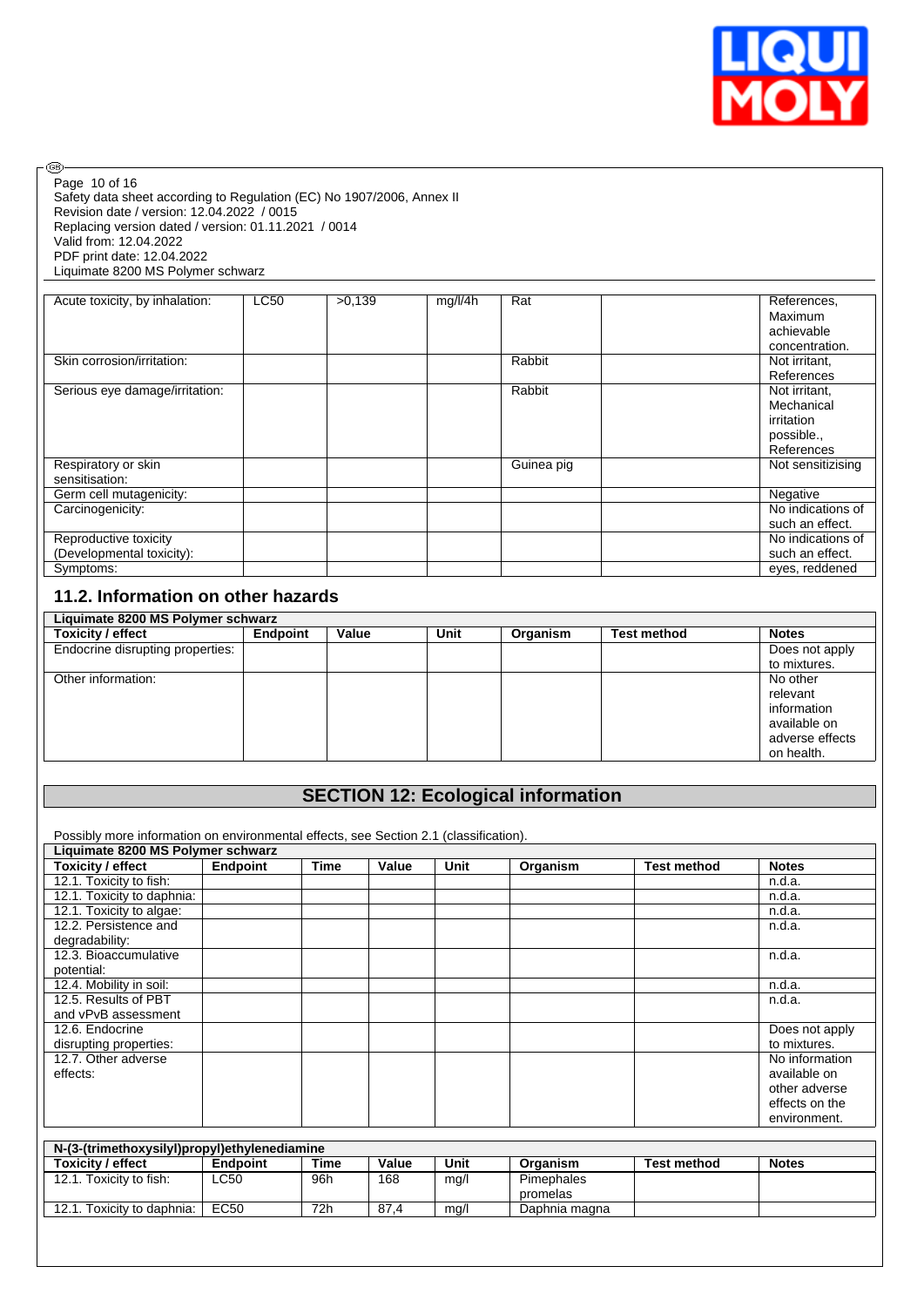

| <b>®</b><br>Page 11 of 16<br>Safety data sheet according to Regulation (EC) No 1907/2006, Annex II<br>Revision date / version: 12.04.2022 / 0015<br>Replacing version dated / version: 01.11.2021 / 0014<br>Valid from: 12.04.2022<br>PDF print date: 12.04.2022<br>Liquimate 8200 MS Polymer schwarz |                 |             |        |      |                                     |                                                                                                                                                 |                                                                                                                  |
|-------------------------------------------------------------------------------------------------------------------------------------------------------------------------------------------------------------------------------------------------------------------------------------------------------|-----------------|-------------|--------|------|-------------------------------------|-------------------------------------------------------------------------------------------------------------------------------------------------|------------------------------------------------------------------------------------------------------------------|
| 12.1. Toxicity to algae:                                                                                                                                                                                                                                                                              | NOEC/NOEL       | 72h         | 3,1    | mg/l |                                     | OECD 201 (Alga,<br>Growth Inhibition<br>Test)                                                                                                   |                                                                                                                  |
| 12.2. Persistence and<br>degradability:                                                                                                                                                                                                                                                               |                 |             |        |      |                                     |                                                                                                                                                 | Not readily<br>biodegradable                                                                                     |
| Toxicity to bacteria:                                                                                                                                                                                                                                                                                 | <b>EC50</b>     |             | 435    | mg/l | activated sludge                    |                                                                                                                                                 |                                                                                                                  |
| <b>Calcium carbonate</b><br><b>Toxicity / effect</b>                                                                                                                                                                                                                                                  | <b>Endpoint</b> | <b>Time</b> | Value  | Unit | Organism                            | <b>Test method</b>                                                                                                                              | <b>Notes</b>                                                                                                     |
| Toxicity to bacteria:<br>Toxicity to annelids:                                                                                                                                                                                                                                                        | <b>EC50</b>     | 3h          | >1000  | mg/l | activated sludge<br>Eisenia foetida | OECD <sub>209</sub><br>(Activated Sludge,<br>Respiration<br><b>Inhibition Test</b><br>(Carbon and<br>Ammonium<br>Oxidation))<br><b>OECD 207</b> | Negative                                                                                                         |
|                                                                                                                                                                                                                                                                                                       |                 |             |        |      |                                     | (Earthworm,<br><b>Acute Toxicity</b><br>Tests)                                                                                                  |                                                                                                                  |
| 12.1. Toxicity to daphnia:                                                                                                                                                                                                                                                                            | <b>EC50</b>     | 48h         | $>100$ | mg/l | Daphnia magna                       | <b>OECD 202</b><br>(Daphnia sp.<br>Acute<br>Immobilisation<br>Test)                                                                             |                                                                                                                  |
| 12.1. Toxicity to fish:                                                                                                                                                                                                                                                                               | <b>LC50</b>     | 96h         | >100   | mg/l | Oncorhynchus<br>mykiss              | <b>OECD 203 (Fish,</b><br><b>Acute Toxicity</b><br>Test)                                                                                        |                                                                                                                  |
| 12.1. Toxicity to fish:                                                                                                                                                                                                                                                                               | <b>LC50</b>     | 96h         | >10000 | mg/l | Oncorhynchus<br>mykiss              |                                                                                                                                                 |                                                                                                                  |
| 12.1. Toxicity to daphnia:                                                                                                                                                                                                                                                                            | <b>EC50</b>     | 48h         | >1000  | mg/l | Daphnia magna                       |                                                                                                                                                 |                                                                                                                  |
| 12.1. Toxicity to algae:                                                                                                                                                                                                                                                                              | <b>EC50</b>     | 72h         | $>200$ | mg/l | Desmodesmus<br>subspicatus          |                                                                                                                                                 |                                                                                                                  |
| 12.1. Toxicity to algae:                                                                                                                                                                                                                                                                              | EC50            | 72h         | $>14$  | mg/l | Desmodesmus<br>subspicatus          | OECD 201 (Alga,<br>Growth Inhibition<br>Test)                                                                                                   |                                                                                                                  |
| 12.2. Persistence and<br>degradability:                                                                                                                                                                                                                                                               |                 |             |        |      |                                     |                                                                                                                                                 | Inorganic<br>products cannot<br>be eliminated<br>from water<br>through<br>biological<br>purification<br>methods. |
| 12.3. Bioaccumulative<br>potential:                                                                                                                                                                                                                                                                   |                 |             |        |      |                                     |                                                                                                                                                 | Not relevant for<br>inorganic<br>substances.                                                                     |
| 12.4. Mobility in soil:                                                                                                                                                                                                                                                                               |                 |             |        |      |                                     |                                                                                                                                                 | Not relevant for<br>inorganic<br>substances.                                                                     |
| 12.5. Results of PBT<br>and vPvB assessment                                                                                                                                                                                                                                                           |                 |             |        |      |                                     |                                                                                                                                                 | Not relevant for<br>inorganic<br>substances.                                                                     |
| <b>Methanol</b>                                                                                                                                                                                                                                                                                       |                 |             |        |      |                                     |                                                                                                                                                 |                                                                                                                  |
| <b>Toxicity / effect</b><br>12.5. Results of PBT<br>and vPvB assessment                                                                                                                                                                                                                               | Endpoint        | <b>Time</b> | Value  | Unit | Organism                            | <b>Test method</b>                                                                                                                              | <b>Notes</b><br>No PBT<br>substance, No                                                                          |
| 12.1. Toxicity to fish:                                                                                                                                                                                                                                                                               | LC50            | 96h         | 15400  | mg/l | Lepomis<br>macrochirus              |                                                                                                                                                 | vPvB substance<br>EPA-660/3-75-<br>009                                                                           |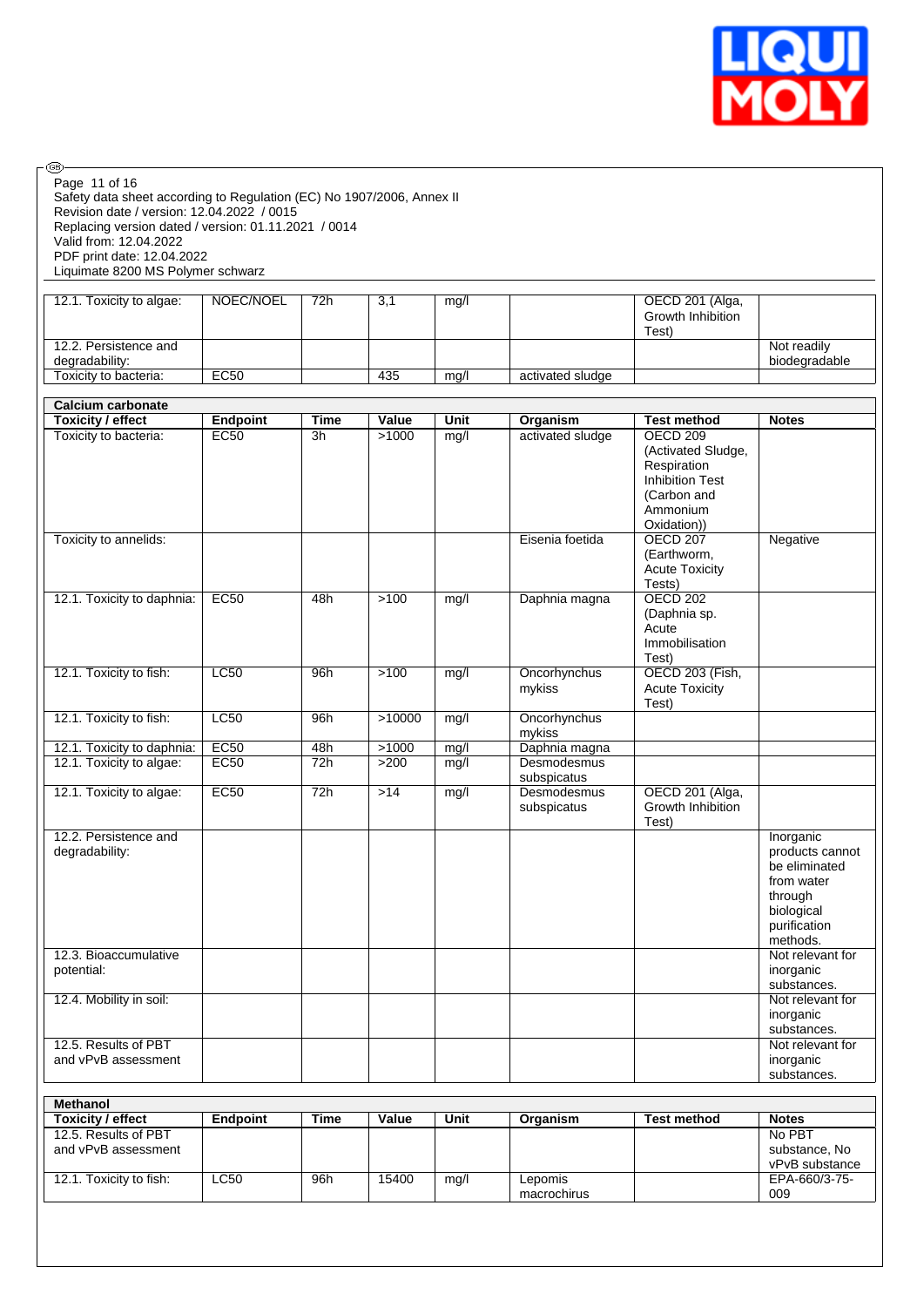

Safety data sheet according to Regulation (EC) No 1907/2006, Annex II Revision date / version: 12.04.2022 / 0015 Replacing version dated / version: 01.11.2021 / 0014 Valid from: 12.04.2022 PDF print date: 12.04.2022 Liquimate 8200 MS Polymer schwarz Page 12 of 16

 $\circledcirc$ 

| 12.1. Toxicity to daphnia:              | EC50       | 96h | 18260   | mg/l          | Daphnia magna                       | OECD 202<br>(Daphnia sp.<br>Acute<br>Immobilisation<br>Test)                                                                 |                          |
|-----------------------------------------|------------|-----|---------|---------------|-------------------------------------|------------------------------------------------------------------------------------------------------------------------------|--------------------------|
| 12.1. Toxicity to algae:                | EC50       | 96h | 22000   | mg/l          | Pseudokirchneriell<br>a subcapitata | OECD 201 (Alga,<br>Growth Inhibition<br>Test)                                                                                |                          |
| 12.2. Persistence and<br>degradability: |            | 28d | 99      | $\%$          |                                     | <b>OECD 301 D</b><br>(Ready<br>Biodegradability -<br><b>Closed Bottle Test)</b>                                              | Readily<br>biodegradable |
| 12.3. Bioaccumulative<br>potential:     | <b>BCF</b> |     | 28400   |               | Chlorella vulgaris                  |                                                                                                                              | Not to be<br>expected    |
| Toxicity to bacteria:                   | IC50       | 3h  | >1000   | mg/l          | activated sludge                    | OECD <sub>209</sub><br>(Activated Sludge,<br>Respiration<br><b>Inhibition Test</b><br>(Carbon and<br>Ammonium<br>Oxidation)) |                          |
| Other information:                      | Log Pow    |     | $-0,77$ |               |                                     |                                                                                                                              |                          |
| Other information:                      | DOC        |     | < 70    | %             |                                     |                                                                                                                              |                          |
| Other information:                      | <b>BOD</b> |     | >60     | $\frac{9}{6}$ |                                     |                                                                                                                              |                          |

| <b>Diisononyl phthalate</b> |                 |                   |                 |               |                   |                        |               |
|-----------------------------|-----------------|-------------------|-----------------|---------------|-------------------|------------------------|---------------|
| <b>Toxicity / effect</b>    | <b>Endpoint</b> | <b>Time</b>       | Value           | Unit          | Organism          | <b>Test method</b>     | <b>Notes</b>  |
| 12.1. Toxicity to fish:     | LC50            | 96h               | >102            | mg/l          | Brachydanio rerio | 92/69/EC               |               |
| 12.1. Toxicity to daphnia:  | <b>EC50</b>     | 48h               | $>= 74$         | mg/l          | Daphnia magna     | 84/449/EEC C.2         |               |
| 12.1. Toxicity to daphnia:  | NOEC/NOEL       | 21d               | $>=100$         | mg/l          | Daphnia magna     | <b>OECD 202</b>        |               |
|                             |                 |                   |                 |               |                   | (Daphnia sp.           |               |
|                             |                 |                   |                 |               |                   | Acute                  |               |
|                             |                 |                   |                 |               |                   | Immobilisation         |               |
|                             |                 |                   |                 |               |                   | Test)                  |               |
| 12.1. Toxicity to algae:    | NOEC/NOEL       | 72h               | $\overline{88}$ | mg/l          | Scenedesmus       |                        |               |
|                             |                 |                   |                 |               | subspicatus       |                        |               |
| 12.1. Toxicity to algae:    | <b>EC50</b>     | 72h               | >88             | mg/l          | Scenedesmus       | 84/449/EEC C.3         |               |
|                             |                 |                   |                 |               | subspicatus       |                        |               |
| 12.2. Persistence and       |                 | 28d               | 81              | $\frac{0}{6}$ | activated sludge  | Regulation (EC)        | Readily       |
| degradability:              |                 |                   |                 |               |                   | 440/2008 C.4-C         | biodegradable |
|                             |                 |                   |                 |               |                   | (DETERMINATIO          |               |
|                             |                 |                   |                 |               |                   | N OF 'READY'           |               |
|                             |                 |                   |                 |               |                   | <b>BIODEGRADABILI</b>  |               |
|                             |                 |                   |                 |               |                   | <b>TY - CO2</b>        |               |
|                             |                 |                   |                 |               |                   | <b>EVOLUTION</b>       |               |
|                             |                 |                   |                 |               |                   | TEST)                  |               |
| 12.3. Bioaccumulative       | Log Kow         |                   | $8,8-9,7$       |               |                   | <b>OECD 117</b>        | Analogous     |
| potential:                  |                 |                   |                 |               |                   | (Partition             | conclusion    |
|                             |                 |                   |                 |               |                   | Coefficient (n-        |               |
|                             |                 |                   |                 |               |                   | octanol/water) -       |               |
|                             |                 |                   |                 |               |                   | HPLC method)           |               |
| 12.3. Bioaccumulative       | <b>BCF</b>      | 14d               | $3$             |               |                   |                        | Analogous     |
| potential:                  |                 |                   |                 |               |                   |                        | conclusion    |
| 12.4. Mobility in soil:     | Koc             |                   | >5000           |               |                   |                        |               |
| 12.4. Mobility in soil:     | H (Henry)       |                   | 0,00000         | $atm*m3/m$    |                   |                        |               |
|                             |                 |                   | 149             | ol            |                   | <b>OECD 209</b>        |               |
| Toxicity to bacteria:       | EC50            | 30 <sub>min</sub> | >83.9           | mg/l          | activated sludge  |                        |               |
|                             |                 |                   |                 |               |                   | (Activated Sludge,     |               |
|                             |                 |                   |                 |               |                   | Respiration            |               |
|                             |                 |                   |                 |               |                   | <b>Inhibition Test</b> |               |
|                             |                 |                   |                 |               |                   | (Carbon and            |               |
|                             |                 |                   |                 |               |                   | Ammonium               |               |
|                             |                 | 56d               |                 |               | Eisenia foetida   | Oxidation))            |               |
| Other organisms:            | NOEC/NOEL       |                   | >982,4          | mg/kg         |                   |                        |               |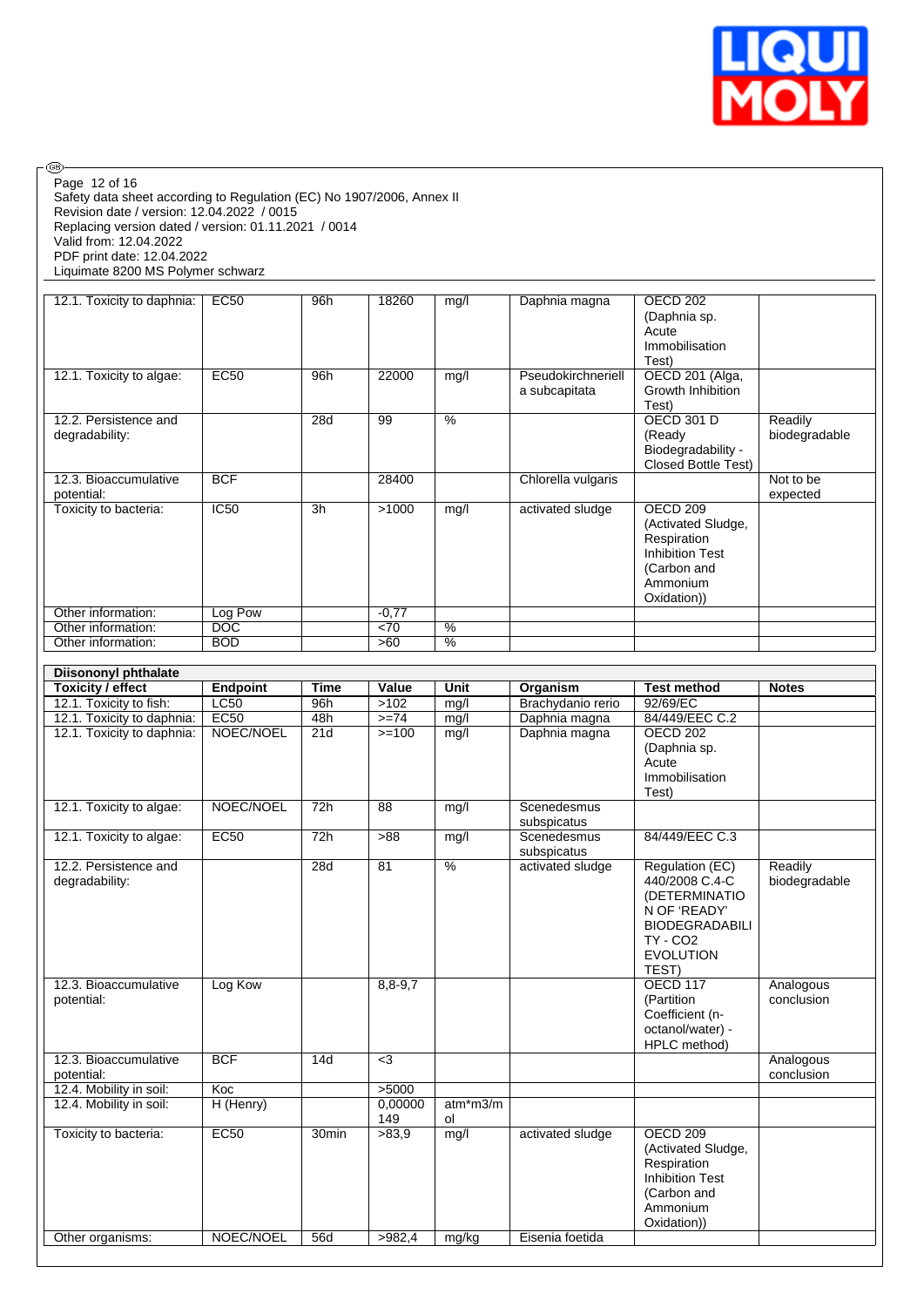

| Page 13 of 16                                                         |
|-----------------------------------------------------------------------|
| Safety data sheet according to Regulation (EC) No 1907/2006, Annex II |
| Revision date / version: 12.04.2022 / 0015                            |
| Replacing version dated / version: 01.11.2021 / 0014                  |
| Valid from: 12.04.2022                                                |
| PDF print date: 12.04.2022                                            |
| Liquimate 8200 MS Polymer schwarz                                     |
|                                                                       |

| Other organisms: | LC50 | 14d | >7372 | mg/kg | Eisenia foetida | OECD <sub>207</sub>   |
|------------------|------|-----|-------|-------|-----------------|-----------------------|
|                  |      |     |       |       |                 | (Earthworm,           |
|                  |      |     |       |       |                 | <b>Acute Toxicity</b> |
|                  |      |     |       |       |                 | Tests)                |

| Silica, amorphous          |                 |      |        |             |                   |                       |                |
|----------------------------|-----------------|------|--------|-------------|-------------------|-----------------------|----------------|
| Toxicity / effect          | <b>Endpoint</b> | Time | Value  | <b>Unit</b> | Organism          | <b>Test method</b>    | <b>Notes</b>   |
| 12.1. Toxicity to fish:    | <b>LC50</b>     | 96h  | >10000 | mg/l        | Brachydanio rerio | OECD 203 (Fish,       |                |
|                            |                 |      |        |             |                   | <b>Acute Toxicity</b> |                |
|                            |                 |      |        |             |                   | Test)                 |                |
| 12.1. Toxicity to daphnia: | EC50            | 24h  | >10000 | mg/l        | Daphnia magna     | OECD <sub>202</sub>   |                |
|                            |                 |      |        |             |                   | (Daphnia sp.          |                |
|                            |                 |      |        |             |                   | Acute                 |                |
|                            |                 |      |        |             |                   | Immobilisation        |                |
|                            |                 |      |        |             |                   | Test)                 |                |
| 12.1. Toxicity to algae:   | <b>EL50</b>     | 72h  | >10000 | mg/l        |                   | OECD 201 (Alga,       |                |
|                            |                 |      |        |             |                   | Growth Inhibition     |                |
|                            |                 |      |        |             |                   | Test)                 |                |
| 12.2. Persistence and      |                 |      |        |             |                   |                       | Abiotically    |
| degradability:             |                 |      |        |             |                   |                       | degradable.    |
| 12.3. Bioaccumulative      |                 |      |        |             |                   |                       | Not to be      |
| potential:                 |                 |      |        |             |                   |                       | expected       |
| 12.4. Mobility in soil:    |                 |      |        |             |                   |                       | Not to be      |
|                            |                 |      |        |             |                   |                       | expected       |
| 12.5. Results of PBT       |                 |      |        |             |                   |                       | No PBT         |
| and vPvB assessment        |                 |      |        |             |                   |                       | substance, No  |
|                            |                 |      |        |             |                   |                       | vPvB substance |

## **SECTION 13: Disposal considerations**

# **13.1 Waste treatment methods**

## **For the substance / mixture / residual amounts**

EC disposal code no.:

.<br>கு

The waste codes are recommendations based on the scheduled use of this product.

Owing to the user's specific conditions for use and disposal, other waste codes may be

allocated under certain circumstances. (2014/955/EU)

08 04 09 waste adhesives and sealants containing organic solvents or other hazardous substances

08 04 10 waste adhesives and sealants other than those mentioned in 08 04 09

08 04 11 adhesive and sealant sludges containing organic solvents or other hazardous substances

08 04 12 adhesive and sealant sludges other than those mentioned in 08 04 11

Recommendation:

Sewage disposal shall be discouraged.

Pay attention to local and national official regulations.

E.g. dispose at suitable refuse site.

E.g. suitable incineration plant.

## **For contaminated packing material**

Pay attention to local and national official regulations.

Empty container completely.

Uncontaminated packaging can be recycled.

Dispose of packaging that cannot be cleaned in the same manner as the substance.

## **SECTION 14: Transport information**

#### **General statements**

| 14.1. UN number or ID number:       | n.a. |
|-------------------------------------|------|
| Transport by road/by rail (ADR/RID) |      |
| 14.2. UN proper shipping name:      |      |
| 14.3. Transport hazard class(es):   | n.a. |
| 14.4. Packing group:                | n.a. |
| Classification code:                | n.a. |
|                                     |      |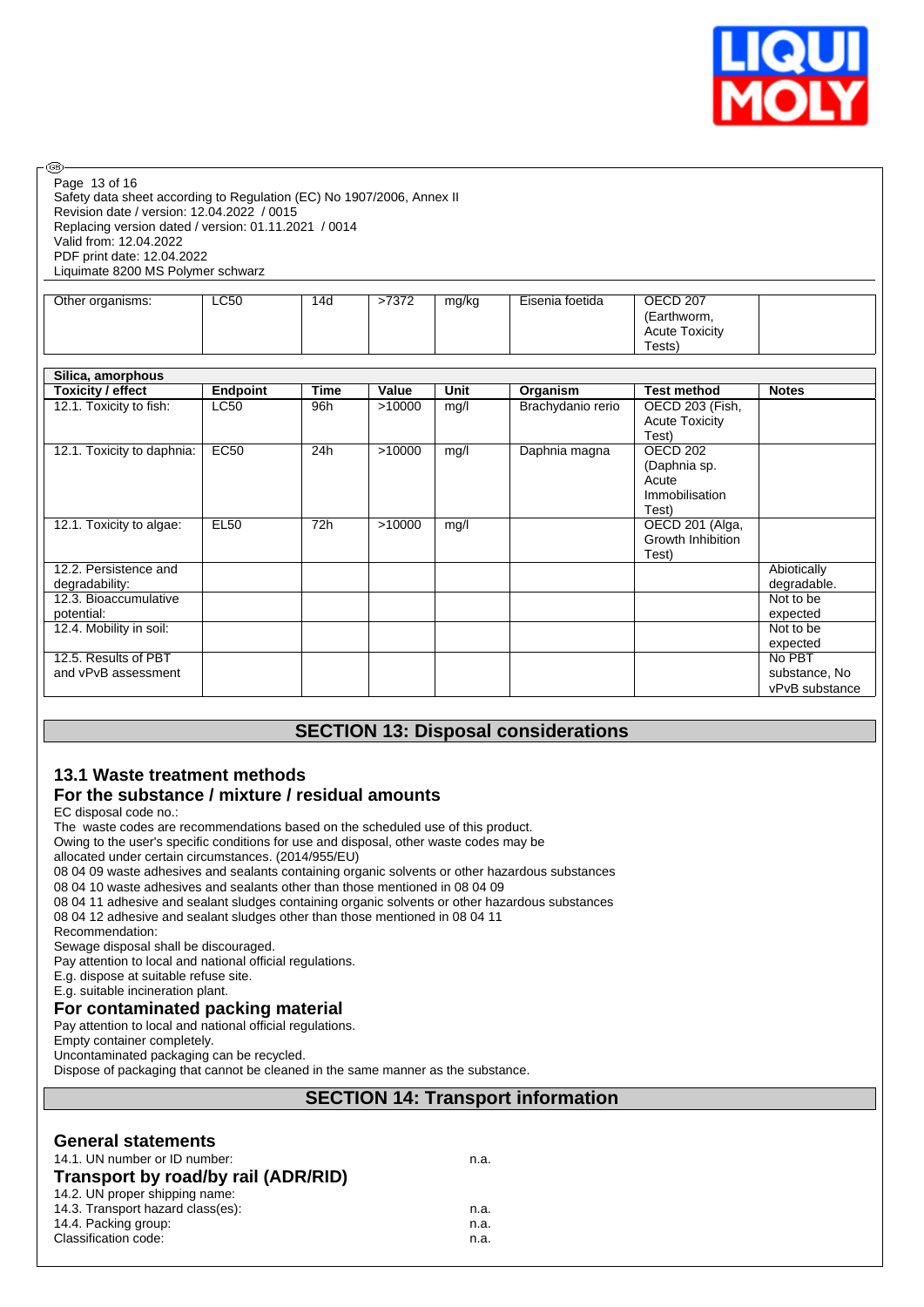

| @ි                                                                                                                                                                                                                                                                                                                                                                                                                                                                                   |                                           |  |  |  |  |
|--------------------------------------------------------------------------------------------------------------------------------------------------------------------------------------------------------------------------------------------------------------------------------------------------------------------------------------------------------------------------------------------------------------------------------------------------------------------------------------|-------------------------------------------|--|--|--|--|
| Page 14 of 16<br>Safety data sheet according to Regulation (EC) No 1907/2006, Annex II<br>Revision date / version: 12.04.2022 / 0015<br>Replacing version dated / version: 01.11.2021 / 0014                                                                                                                                                                                                                                                                                         |                                           |  |  |  |  |
| Valid from: 12.04.2022                                                                                                                                                                                                                                                                                                                                                                                                                                                               |                                           |  |  |  |  |
| PDF print date: 12.04.2022                                                                                                                                                                                                                                                                                                                                                                                                                                                           |                                           |  |  |  |  |
| Liquimate 8200 MS Polymer schwarz                                                                                                                                                                                                                                                                                                                                                                                                                                                    |                                           |  |  |  |  |
| LQ:                                                                                                                                                                                                                                                                                                                                                                                                                                                                                  | n.a.                                      |  |  |  |  |
| 14.5. Environmental hazards:                                                                                                                                                                                                                                                                                                                                                                                                                                                         | Not applicable                            |  |  |  |  |
| Tunnel restriction code:                                                                                                                                                                                                                                                                                                                                                                                                                                                             |                                           |  |  |  |  |
| Transport by sea (IMDG-code)                                                                                                                                                                                                                                                                                                                                                                                                                                                         |                                           |  |  |  |  |
| 14.2. UN proper shipping name:                                                                                                                                                                                                                                                                                                                                                                                                                                                       |                                           |  |  |  |  |
| 14.3. Transport hazard class(es):                                                                                                                                                                                                                                                                                                                                                                                                                                                    | n.a.                                      |  |  |  |  |
| 14.4. Packing group:<br>Marine Pollutant:                                                                                                                                                                                                                                                                                                                                                                                                                                            | n.a.                                      |  |  |  |  |
| 14.5. Environmental hazards:                                                                                                                                                                                                                                                                                                                                                                                                                                                         | n.a<br>Not applicable                     |  |  |  |  |
| Transport by air (IATA)                                                                                                                                                                                                                                                                                                                                                                                                                                                              |                                           |  |  |  |  |
| 14.2. UN proper shipping name:                                                                                                                                                                                                                                                                                                                                                                                                                                                       |                                           |  |  |  |  |
| 14.3. Transport hazard class(es):                                                                                                                                                                                                                                                                                                                                                                                                                                                    | n.a.                                      |  |  |  |  |
| 14.4. Packing group:                                                                                                                                                                                                                                                                                                                                                                                                                                                                 | n.a.                                      |  |  |  |  |
| 14.5. Environmental hazards:                                                                                                                                                                                                                                                                                                                                                                                                                                                         | Not applicable                            |  |  |  |  |
| 14.6. Special precautions for user                                                                                                                                                                                                                                                                                                                                                                                                                                                   |                                           |  |  |  |  |
| Unless specified otherwise, general measures for safe transport must be followed.                                                                                                                                                                                                                                                                                                                                                                                                    |                                           |  |  |  |  |
| 14.7. Maritime transport in bulk according to IMO instruments                                                                                                                                                                                                                                                                                                                                                                                                                        |                                           |  |  |  |  |
| Non-dangerous material according to Transport Regulations.                                                                                                                                                                                                                                                                                                                                                                                                                           |                                           |  |  |  |  |
|                                                                                                                                                                                                                                                                                                                                                                                                                                                                                      |                                           |  |  |  |  |
|                                                                                                                                                                                                                                                                                                                                                                                                                                                                                      | <b>SECTION 15: Regulatory information</b> |  |  |  |  |
| 15.1 Safety, health and environmental regulations/legislation specific for the substance or mixture<br>Observe restrictions:<br>Comply with national regulations/laws governing maternity protection (national implementation of the Directive 92/85/EEC)!<br>General hygiene measures for the handling of chemicals are applicable.                                                                                                                                                 |                                           |  |  |  |  |
| Directive 2010/75/EU (VOC):                                                                                                                                                                                                                                                                                                                                                                                                                                                          | 0,02%                                     |  |  |  |  |
| 15.2 Chemical safety assessment<br>A chemical safety assessment is not provided for mixtures.                                                                                                                                                                                                                                                                                                                                                                                        |                                           |  |  |  |  |
| <b>SECTION 16: Other information</b>                                                                                                                                                                                                                                                                                                                                                                                                                                                 |                                           |  |  |  |  |
|                                                                                                                                                                                                                                                                                                                                                                                                                                                                                      |                                           |  |  |  |  |
| Revised sections:                                                                                                                                                                                                                                                                                                                                                                                                                                                                    |                                           |  |  |  |  |
| Classification and processes used to derive the classification of the mixture in accordance with<br>the ordinance (EG) 1272/2008 (CLP):<br>Not applicable                                                                                                                                                                                                                                                                                                                            |                                           |  |  |  |  |
| The following phrases represent the posted Hazard Class and Risk Category Code (GHS/CLP) of the product and the constituents (specified in<br>Section 2 and 3).<br>H317 May cause an allergic skin reaction.<br>H318 Causes serious eye damage.                                                                                                                                                                                                                                      |                                           |  |  |  |  |
| Eye Dam. - Serious eye damage<br>Skin Sens. - Skin sensitization                                                                                                                                                                                                                                                                                                                                                                                                                     |                                           |  |  |  |  |
| Key literature references and sources for data:<br>Regulation (EC) No 1907/2006 (REACH) and Regulation (EC) No 1272/2008 (CLP) as amended.<br>Guidelines for the preparation of safety data sheets as amended (ECHA).<br>Guidelines on labelling and packaging according to the Regulation (EG) Nr. 1272/2008 (CLP) as amended (ECHA).<br>Safety data sheets for the constituent substances.<br>ECHA Homepage - Information about chemicals.<br>GESTIS Substance Database (Germany). |                                           |  |  |  |  |

German Environment Agency "Rigoletto" information site on substances that are hazardous to water (Germany).

EU Occupation Exposure Limits Directives 91/322/EEC, 2000/39/EC, 2006/15/EC, 2009/161/EU, (EU) 2017/164, (EU) 2019/1831, each as amended.

National Lists of Occupational Exposure Limits for each country as amended.

Regulations on the transport of hazardous goods by road, rail, sea and air (ADR, RID, IMDG, IATA) as amended.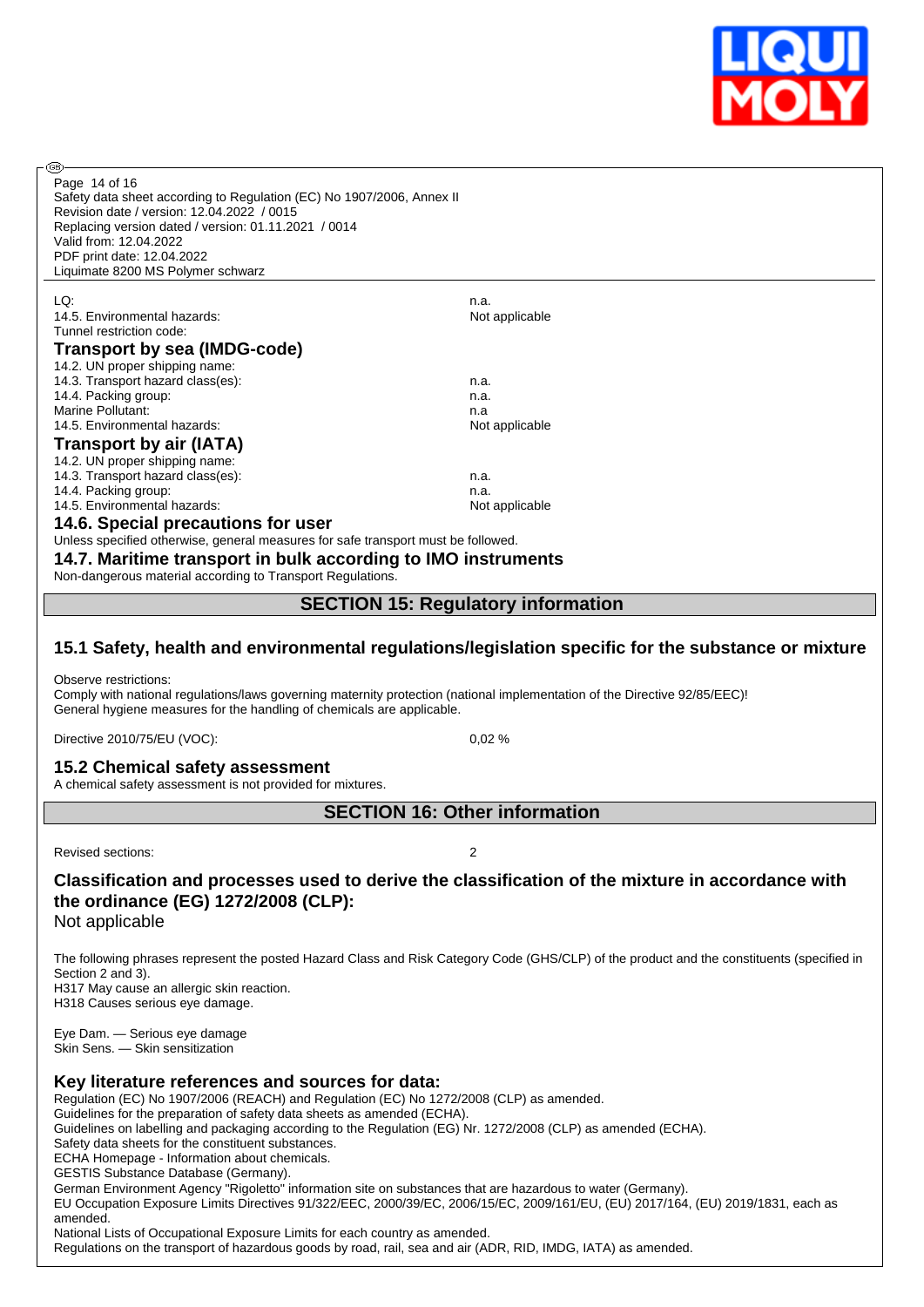

Safety data sheet according to Regulation (EC) No 1907/2006, Annex II Revision date / version: 12.04.2022 / 0015 Replacing version dated / version: 01.11.2021 / 0014 Valid from: 12.04.2022 PDF print date: 12.04.2022 Liquimate 8200 MS Polymer schwarz Page 15 of 16

൹

#### **Any abbreviations and acronyms used in this document:**

acc., acc. to according, according to ADR Accord européen relatif au transport international des marchandises Dangereuses par Route (= European Agreement concerning the International Carriage of Dangerous Goods by Road) AOX Adsorbable organic halogen compounds approx. approximately Art., Art. no. Article number ASTM ASTM International (American Society for Testing and Materials) ATE Acute Toxicity Estimate BAM Bundesanstalt für Materialforschung und -prüfung (Federal Institute for Materials Research and Testing, Germany) BAuA Bundesanstalt für Arbeitsschutz und Arbeitsmedizin (= Federal Institute for Occupational Health and Safety, Germany) BCF Bioconcentration factor BSEF The International Bromine Council bw body weight CAS Chemical Abstracts Service CLP Classification, Labelling and Packaging (REGULATION (EC) No 1272/2008 on classification, labelling and packaging of substances and mixtures) CMR carcinogenic, mutagenic, reproductive toxic DMEL Derived Minimum Effect Level DNEL Derived No Effect Level DOC Dissolved organic carbon<br>dw dry weight dry weight e.g. for example (abbreviation of Latin 'exempli gratia'), for instance<br>EbCx, EyCx, EbLx (x = 10, 50) Effect Concentration/Level of x % Effect Concentration/Level of x % on reduction of the biomass (algae, plants) EC European Community ECHA European Chemicals Agency ECx, ELx ( $x = 0, 3, 5, 10, 20, 50, 80, 100$ ) Effect Concentration/Level for x % effect EEC European Economic Community<br>EINECS European Inventory of European Inventory of Existing Commercial Chemical Substances ELINCS European List of Notified Chemical Substances EN European Norms EPA United States Environmental Protection Agency (United States of America) ErCx, EµCx, ErLx (x = 10, 50) Effect Concentration/Level of x % on inhibition of the growth rate (algae, plants) etc. et cetera EU European Union EVAL Ethylene-vinyl alcohol copolymer Fax. Fax number gen. general<br>GHS Globally Globally Harmonized System of Classification and Labelling of Chemicals GWP Global warming potential Koc Adsorption coefficient of organic carbon in the soil Kow octanol-water partition coefficient IARC International Agency for Research on Cancer IATA International Air Transport Association IBC (Code) International Bulk Chemical (Code) IMDG-code International Maritime Code for Dangerous Goods incl. including, inclusive IUCLID International Uniform Chemical Information Database IUPAC International Union for Pure Applied Chemistry LC50 Lethal Concentration to 50 % of a test population LD50 Lethal Dose to 50% of a test population (Median Lethal Dose) Log Koc Logarithm of adsorption coefficient of organic carbon in the soil Log Kow, Log Pow Logarithm of octanol-water partition coefficient LQ Limited Quantities MARPOL International Convention for the Prevention of Marine Pollution from Ships n.a. not applicable n.av. not available n.c. not checked n.d.a. no data available NIOSH National Institute for Occupational Safety and Health (USA) NLP No-longer-Polymer